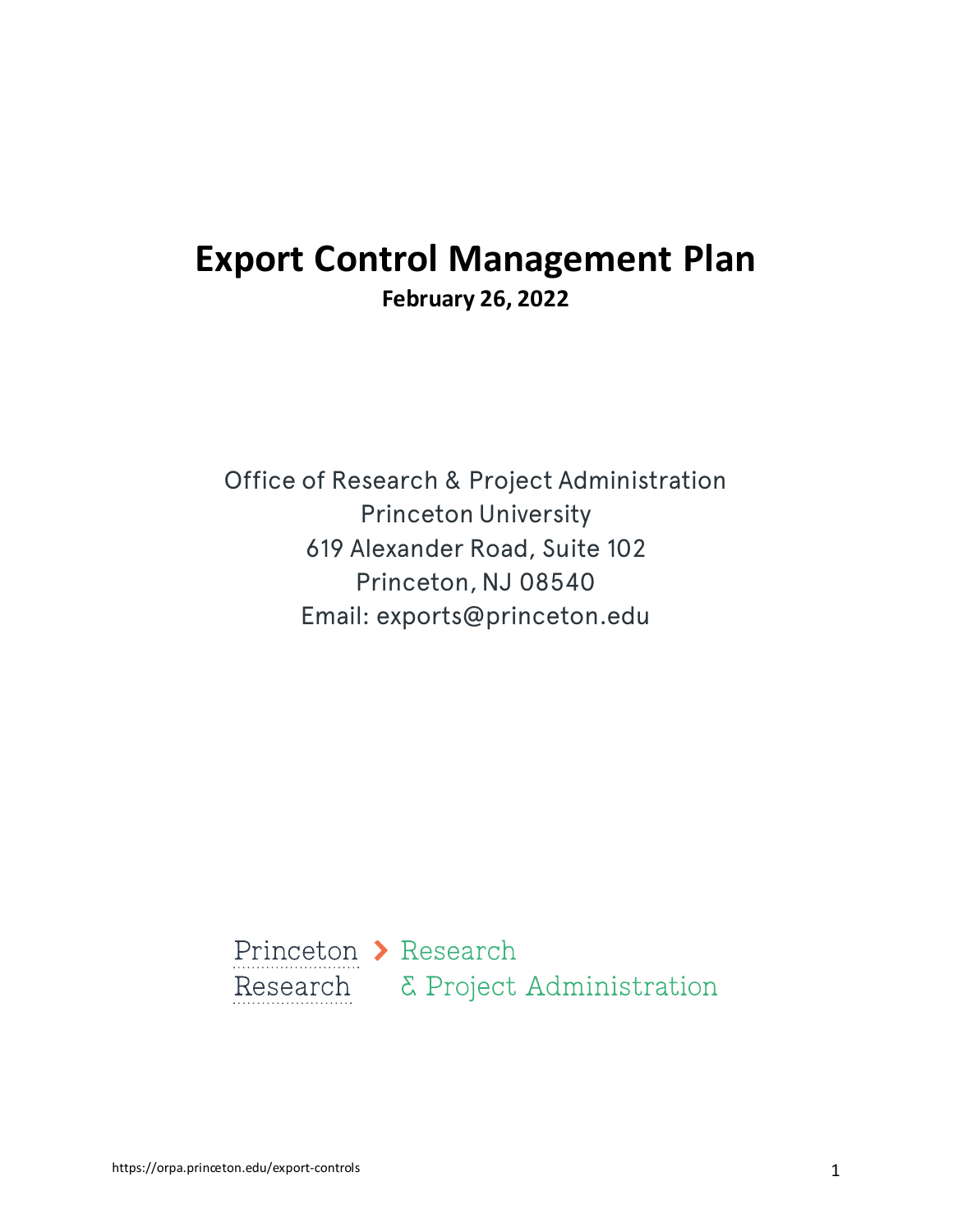## Contents

| 1.                                                                            |  |
|-------------------------------------------------------------------------------|--|
| 2.                                                                            |  |
| 3.                                                                            |  |
| 4.                                                                            |  |
|                                                                               |  |
|                                                                               |  |
|                                                                               |  |
|                                                                               |  |
|                                                                               |  |
| G. Submission of Sensitive Personnel-Related Information to the Government 17 |  |
|                                                                               |  |
|                                                                               |  |
|                                                                               |  |
|                                                                               |  |
|                                                                               |  |
|                                                                               |  |
|                                                                               |  |
|                                                                               |  |
|                                                                               |  |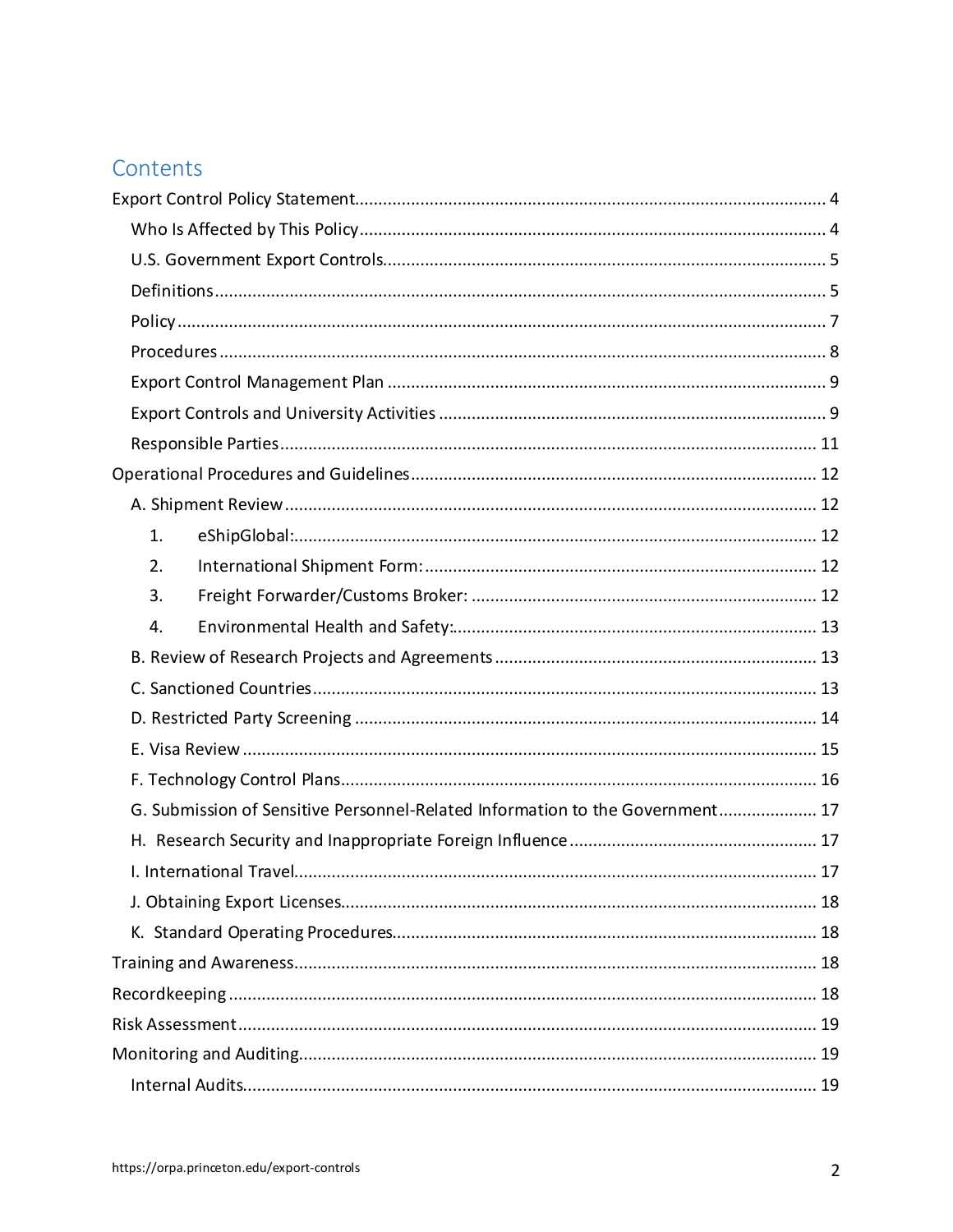NOTE: Definitions for words that appear in **bold** are included in the Definitions section.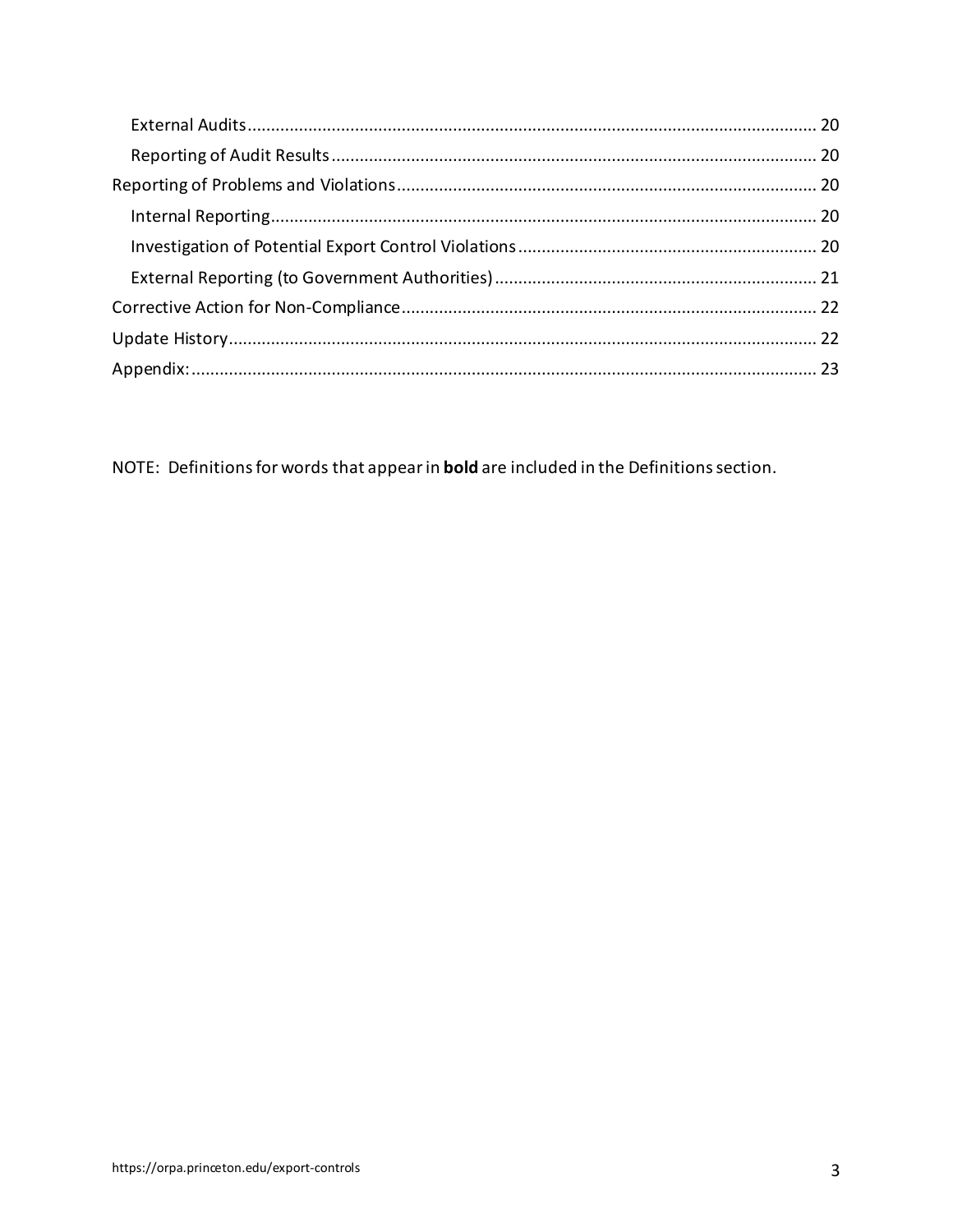## <span id="page-3-0"></span>Export Control Policy Statement

As one of the world's premier research universities, Princeton University has a global orientation, and vigorously supports the free dissemination and open publication of research results<sup>[1](#page-3-2)</sup> as well as longstanding policies and principles of inclusion, diversity and nondiscrimination within its research community.

In general, Princeton University research projects qualify for the **fundamental research**  exclusion to export control regulations<sup>[2](#page-3-3)</sup>. Although academic research activities at the University qualify for the **fundamental research exclusion** and therefore are not subject to export control regulations, there are certain situations in which the **export** or **deemed export** is either prohibited by law or requires an **export license** or other government approval.

U.S. government export control regulations are designed to protect the national security, economic security and foreign policy interests of the United States. It is important that University faculty, researchers, staff, and students be familiar with the regulations to ensure that the University remains in compliance with the regulations while continuing to succeed in its teaching and research activities.

Penalties for violations of export control regulations vary and may include loss of export privileges, damage to the individual's or University's reputation, criminal and/or civil penalties. In addition, the University may pursue disciplinary action against members of the University community for violations of export control regulations as they relate to University and/or federal policy.

### <span id="page-3-1"></span>Who Is Affected by This Policy

All Princeton University faculty, researchers, staff, and students must understand their responsibilities regarding these laws and the roles they serve in ensuring export control compliance.

<span id="page-3-2"></span> $1$  Princeton University's Policies for Sponsored Research states, "The terms of any contract, grant or gift to cover the research should, insofar as possible, permit flexible operation under regular University policies and procedures, permit free publication of results (except where the requirements of national security dictate otherwise), reimburse the indirect expenses as well as the direct costs of the research, conform to the principles of the University Patent Policy, and in general permit the University to exercise administrative control and responsibility for the work." Office of the Dean of the Faculty [policy o](https://dof.princeton.edu/policies-procedure/policies/sponsored-research)n Sponsored Research

<span id="page-3-3"></span> $2$  Fundamental research is defined in export control regulations at 15 CFR 734.8 and 22 CFR 120.11, as well as set forth in National Security Decision Directive 189 [\(NSDD 189\)](https://fas.org/irp/offdocs/nsdd/nsdd-189.htm).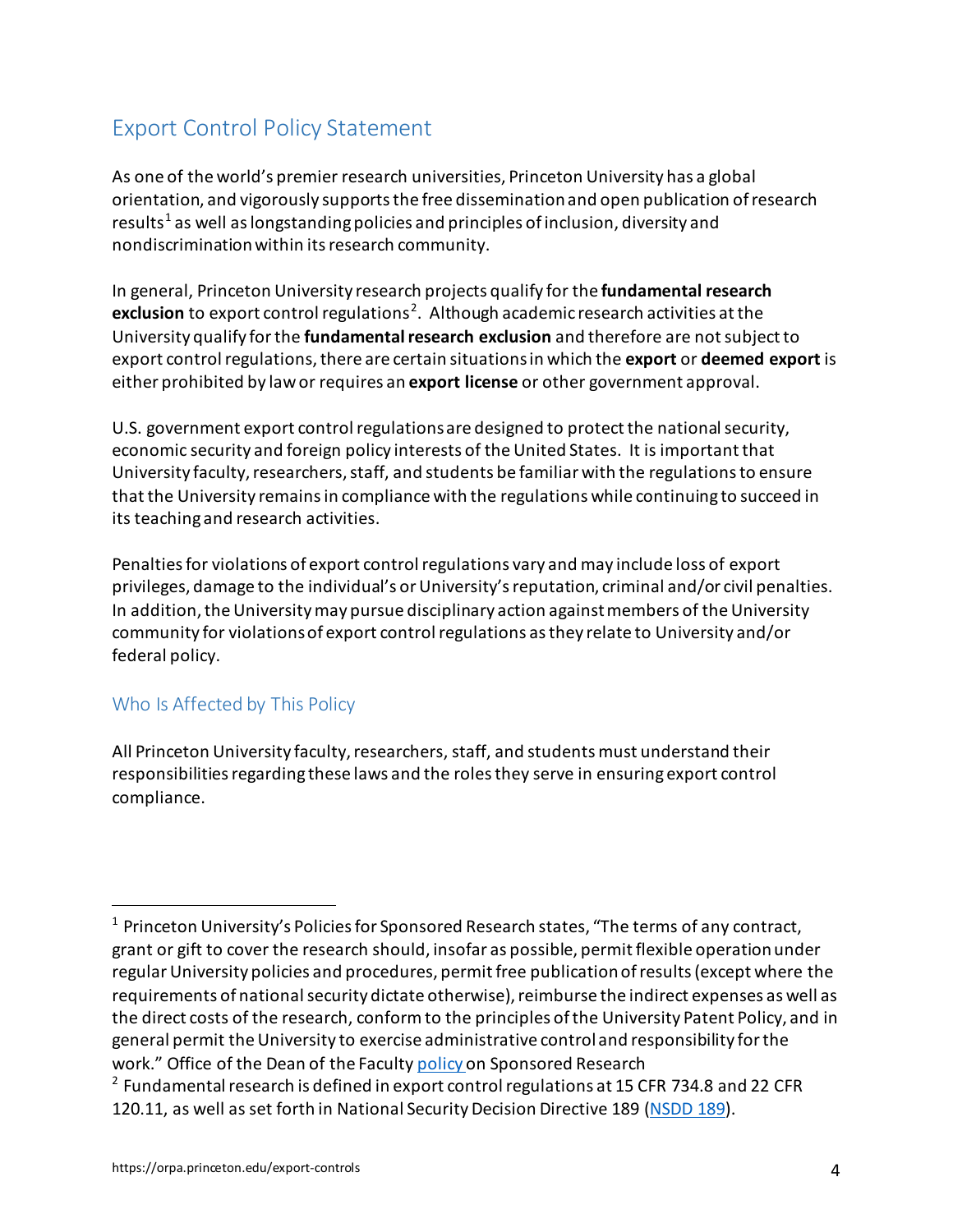### <span id="page-4-0"></span>U.S. Government Export Controls

The Department of State, through the Directorate of Defense Trade Controls (DDTC), and the Department of Commerce, through the Bureau of Industry and Security (BIS), have implemented regulations governing the **export** of certain technologies, information, and software. U.S. export controls also apply to the **re-export** of items, software and **technology** from one foreign country to another. In addition, the Department of Treasury, through its Office of Foreign Assets Control (**OFAC**), maintains targeted economic sanctions programs that restrict or prohibit a wide range of **export** and other transactions, including educational services, involving designated countries, entities, and individuals.

Practically speaking, few **exports** at Princeton require an **export license**. Even in situations where an item or **technology** appears on one of the lists of export-controlled items, there may be an exemption from license requirements, subject to certain documentation requirements. If an **export license** is required, the University will consider a variety of factors before determining whether or not to apply for such a license. It is essential to plan for this possibility where appropriate so that the University's research programs and international activities are not adversely affected.

Princeton University does not accept Classified information<sup>[3](#page-4-2)</sup> (e.g., secret, top secret, etc.). Nor does the University accept equipment or **technical data** controlled under the International Traffic in Arms Regulations (**ITAR**), except in rare circumstances and with the approval of senior University leadership. On those occasions, a **Technology Control Plan** is implemented to ensure compliance with **ITAR** regulations.

Princeton University may accept Controlled Unclassified Information (CUI), Covered Defense Information (CDI) or other restricted data sets in certain situations to the extent necessary to conduct and administer fundamental research programs. In the event such data sets are subject to export controlregulations, a **Technology Control Plan** may be implemented to ensure compliance with those regulations.

Violations of export control regulations may result in significant civil or criminal liabilities for the University and the individuals involved, as well as damage to national security and to the University's standing as a premier institution of research and learning.

### <span id="page-4-1"></span>**Definitions**

**Deemed Export:** A deemed export occurs when restricted **technology** or software source code is revealed, through visual, oral, written, or other inspection,to a **Foreign Person** within the U.S. Such **exports** are deemed to be an **export** to the home country of the **foreign person** since

<span id="page-4-2"></span><sup>&</sup>lt;sup>3</sup> Office of the Dean of the Facult[y policy on Classified Research](https://dof.princeton.edu/policies-procedure/policies/classified-research)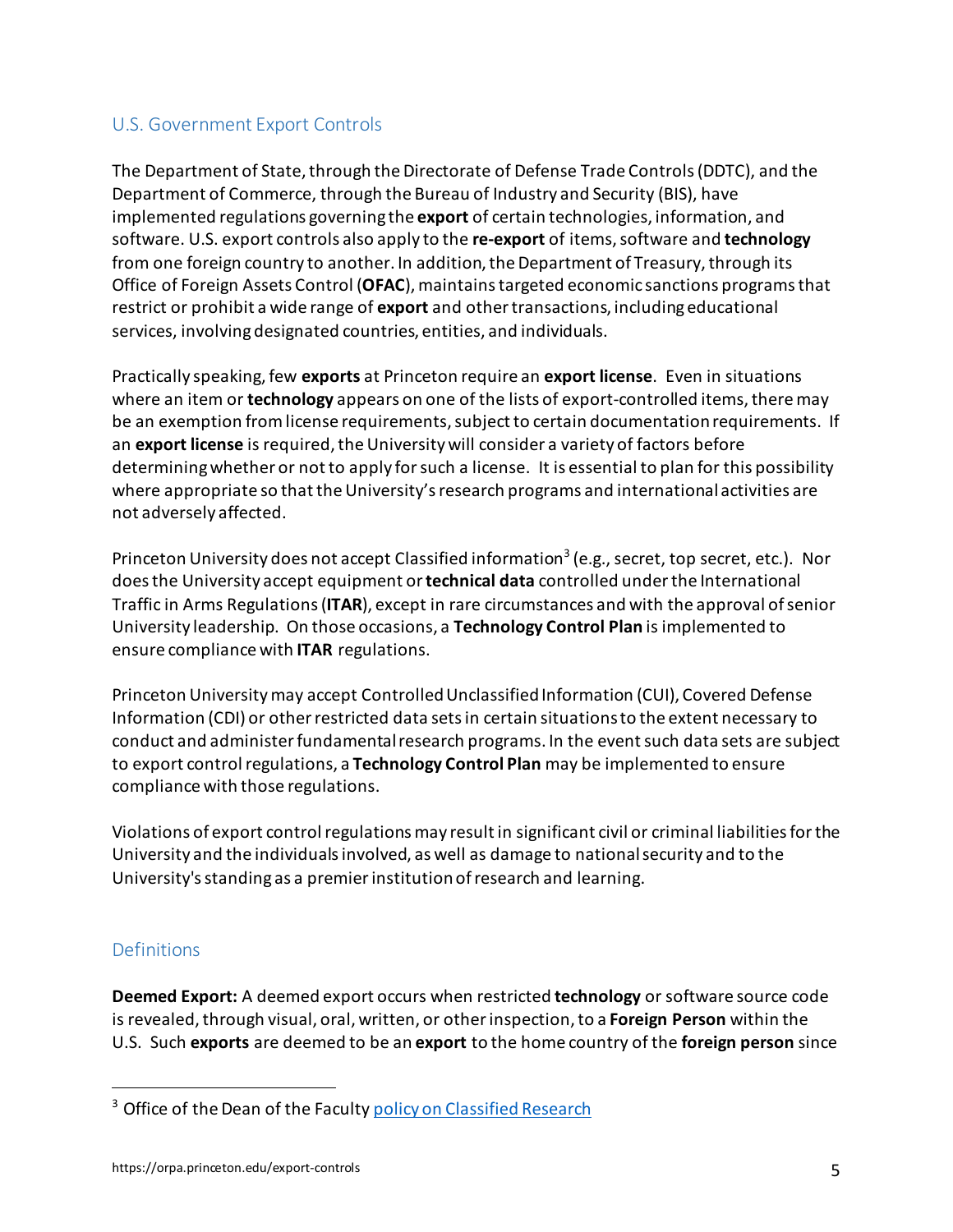the **foreign person** could return home and recreate the **technology** or software. Such releases of export-controlled **technology**or software in the U.S. may require an **export license**.

**Export:** As defined in the Export Administration Regulations(EAR, 15 CFR 734.2(b)), an export is an actual shipment or transmission of items subject to the Export Administration Regulations out of the United States, or release of **technology** or software subject to the EAR to a **foreign**  national in the United States (also known as a deemed export.) This definition includes sending or taking an item out of the United Statesin any manner, including by shipping or handcarrying.

**Export Control Management Plan:** An Export Control Management Plan (ECMP) is a document that lays out the integrated system of controls that an organization has developed to ensure compliance with export control regulations. The ECMP documents the compliance checkpoints throughout an organizationto ensure consistent export-related activities(automated to the extent possible) and guiding due diligence and decision-makingwhere necessary.

**Export License:** An export license is written authorization from the relevant U.S. government agency for an **export** to occur.

**Foreign Person(s):** The EAR defines a foreign person as any natural person who is not a lawful permanent resident of the United States, citizen of the United States, or any other protected individual as defined by 8 U.S.C. 1324b(a)(3). It also means any corporation, business association, partnership, trust, society or any other entity or group that is not incorporated in the United States or organized to do businessin the United States, as well as international organizations, foreign governments and any agency or subdivisionof a foreign government (e.g., diplomatic mission). ''Foreign person'' is synonymous with ''foreign national,'' as used in the EAR, and ''foreign person'' as used in the International Traffic in Arms Regulations(22 CFR 120.16).

**Fundamental Research Exclusion:** The Fundamental Research Exclusion states that ''technology'' or ''software'' that arises during, or results from, fundamental research and is intended to be published is not subject to the EAR. **Fundamental research** means research in science, engineering, or mathematics, the results of which ordinarily are published and shared broadly within the research community, and for which the researchers and/or the University have not accepted restrictionsfor proprietary or national security reasons.

**Re-export:** An actual shipment or transmission of items subject to export regulations from one foreign country to another foreign country. A re-export also occurs when releasing or otherwise transferring ''**technology**'' or software source code subject to the EAR to a **foreign person** of a country other than the foreign country where the release or transfer takes place (a deemed reexport). For the purposes of the **EAR**, the export or re-export of items subject to the **EAR** that will transit through a country or countries to a new country, or are intended for re-export to the new country, are deemed to be exports to the new country and may require an **export license**.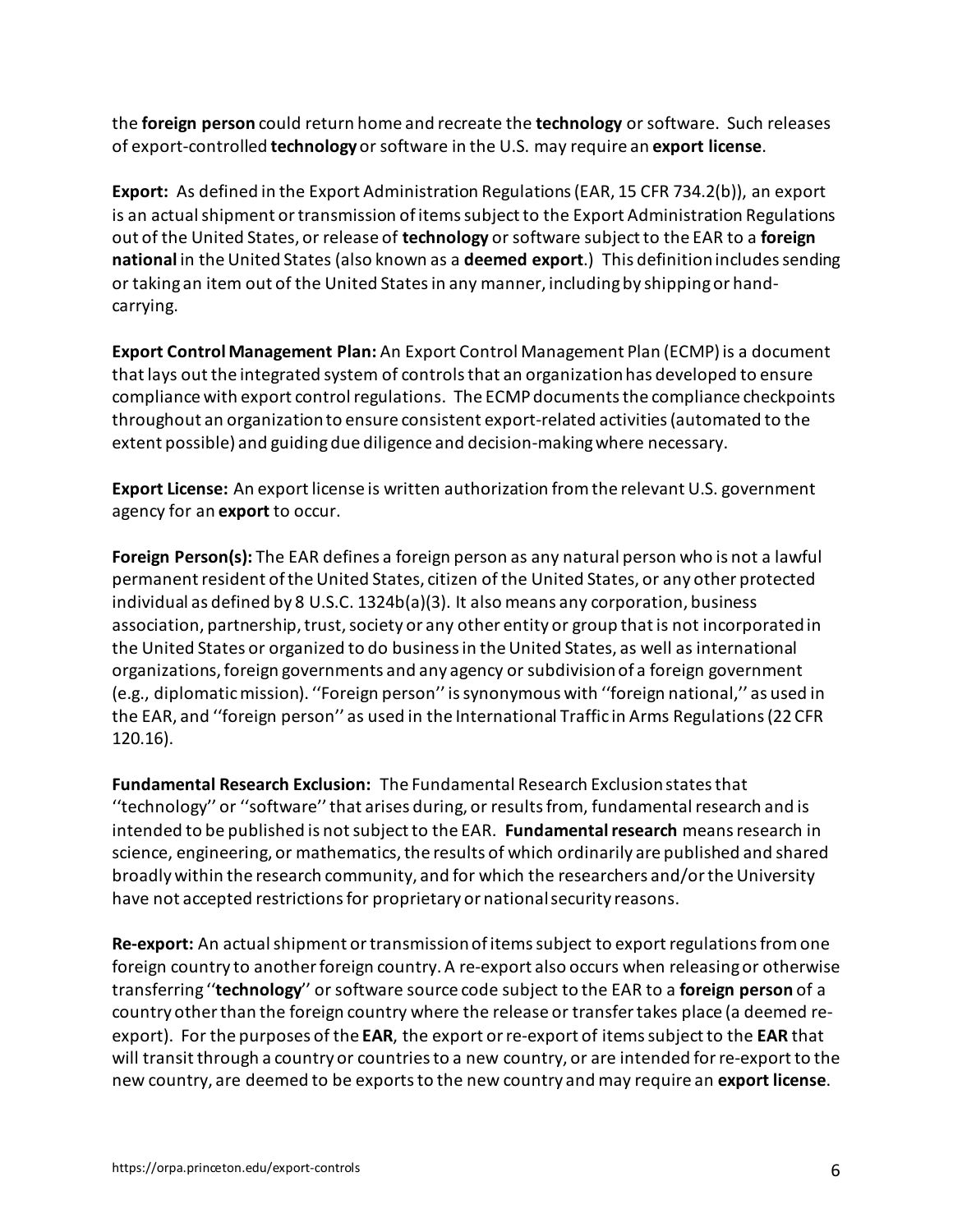**Technology/Technical data:** Technology that may require an **export license** is information necessary for the "development," "production," or "use," of an item.

"Development" is related to all stages prior to serial production, such as: design, design research, design analyses, design concepts, assembly and testing of prototypes, pilot production schemes, design data, process of transforming design data into a product, configuration design, integration design, layouts.

"Production" means all production stages, such as: product engineering, manufacture, integration, assembly (mounting), inspection, testing, quality assurance.

"Use" includes operation, installation (including on-site installation), maintenance (checking), repair, overhaul and refurbishing.

#### **United States Export Control Laws and Regulations:**

**EAR:** Export Administration Regulations of the Department of Commerce (15 CFR 700- 799). The Commerce Control List (CCL) enumerates items that may require an **export license** from the Department of Commerce's Bureau of Industry and Security.

**ITAR:** International Traffic in Arms Regulations of the Department of State (22 CFR 120- 130). The U.S. Munitions List (USML) lists items that require an **export license** from the Department of State's, Directorate of Defense Trade Controls prior to **export**.

**OFAC:** Office of Foreign Assets Control, Department of Treasury (31 CFR 500-599). The OFAC sanctions and embargo regulations apply to specific countries and may impose restrictions on imports, exports, or financial transactions.

#### <span id="page-6-0"></span>**Policy**

Princeton University is committed to complying with **U.S. export control laws and regulations**. The University recognizes the importance of these laws and regulations, and each University community member is expected to support this commitment by being responsible for their obligations under this policy. No member of the Princeton University communitymay engage in any activity, or commit the University to engage in any activity, that is contrary to **U.S. export control laws and regulations**, including the Export Administration Regulations (EAR, 15 CFR 700-799); International Traffic in Arms Regulations (ITAR, 22 CFR 120-130); and Office of Foreign Assets Control (OFAC, 31 CFR 500-599) regulations. Any inconsistency between the content of this manual and **U.S. export control laws and regulations** is unintentional. In all cases the requirements of the applicable law or regulation shall take precedence.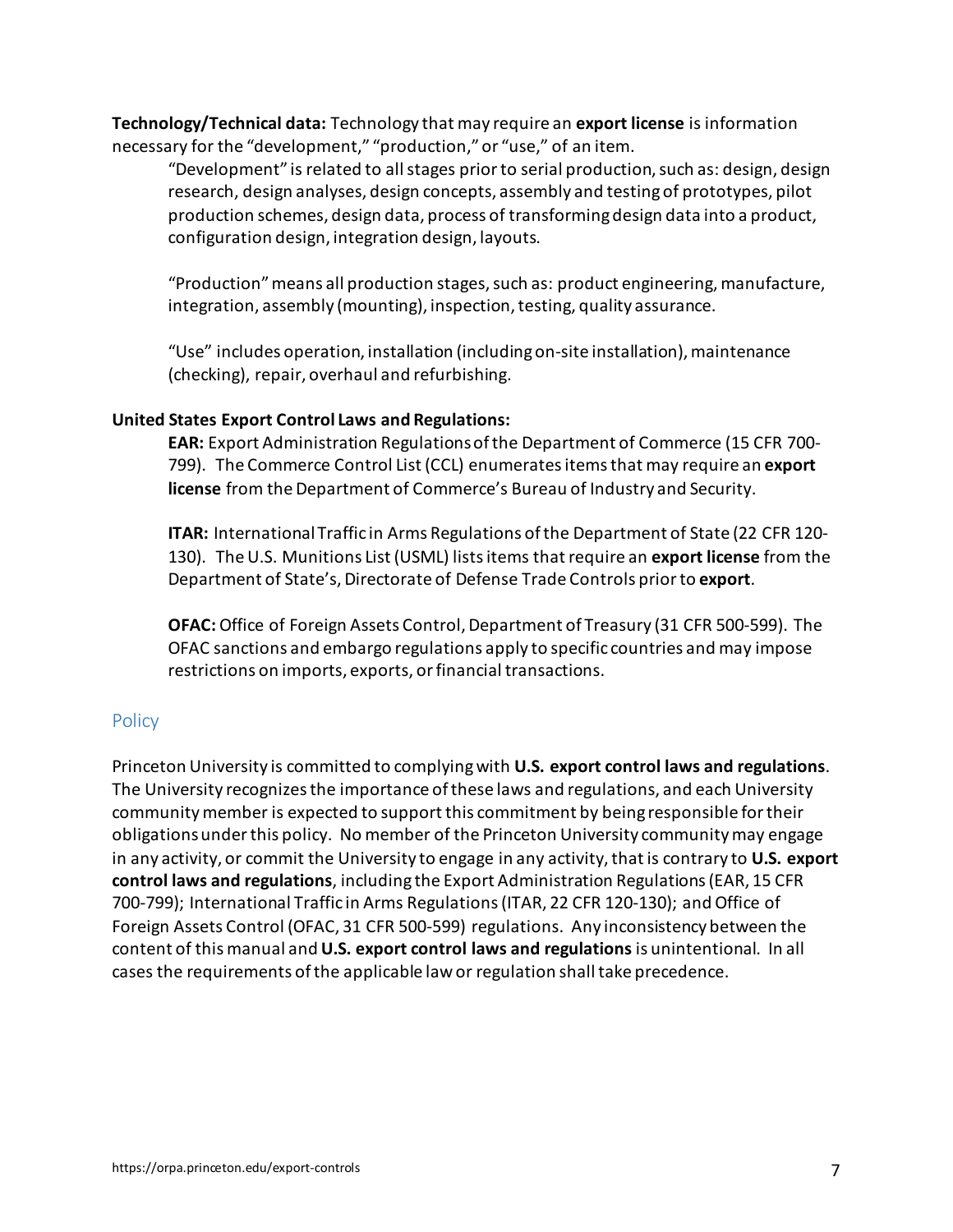#### <span id="page-7-0"></span>**Procedures**

Before engaging in activities that involve an **export**, members of the Princeton University community must understand and identify any potential **export**limitations. Most activities at the University will qualify for an exclusion to export control regulations(se[e Export Controls](#page-8-1)  [and University Activities](#page-8-1) in this document), such as the public domain exclusion<sup>[4](#page-7-1)</sup> or the **fundamental research exclusion**. However, there are some situations in which export controls may still apply. Examples of such situations include:

- Where **Foreign Persons** may be exposed to **technical data** related to export-controlled equipment;
- Where Princeton University will interact with agencies of foreign governments;
- Where Princeton University hosts foreign scholars for the purpose of participating in research that is not subject to the fundamental research exclusion;
- Where tangible articles will be **exported** (i.e., shipped or accompany the traveler). For example, equipment, research materials, or other items.
- Where Princeton University provides services to an outside entity relating to the development or production of an item.

**Many university activities are eligible for one of the EAR, ITAR, or OFAC exclusions, meaning that no license will be required. However, when a research or educational activity involves an export, Princeton University must document its analysis of export control issues, including the availability of any exclusion or exemption.** 

The export control analysis should be undertaken with the assistance of the University's Export Controls program in the Office of Research and Project Administration (ORPA), which has been granted authority in this area. It is important to note that if a license will be required, this analysis must be done prior to engaging, or agreeing to engage, in the activity. Furthermore, the process for obtaining a U.S. government **export license** is lengthy, so ample time should be allowed for obtaining an **export license**.

In some cases, Princeton University may decide not to seek an export license, such as when the contemplated activity is inappropriate for the University relative to its commitment to fundamental research, there is insufficient time to obtain a license, or the University is otherwise unable to take appropriate measures to properly protect export-controlled information.

If anyone employed by, acting on behalf of, or associated with the University receives information identified as "export controlled," the information shouldnot be disclosed to any **Foreign Person**, until an export control analysis has been completed to determine licensing requirements, if any, for such information. Even if the information is not identified as being

<span id="page-7-1"></span><sup>&</sup>lt;sup>4</sup> Information, technology, or software is not subject to the Export Administration Regulations (15 CFR 734.7) when it has been made available to the public without restrictions upon its further dissemination.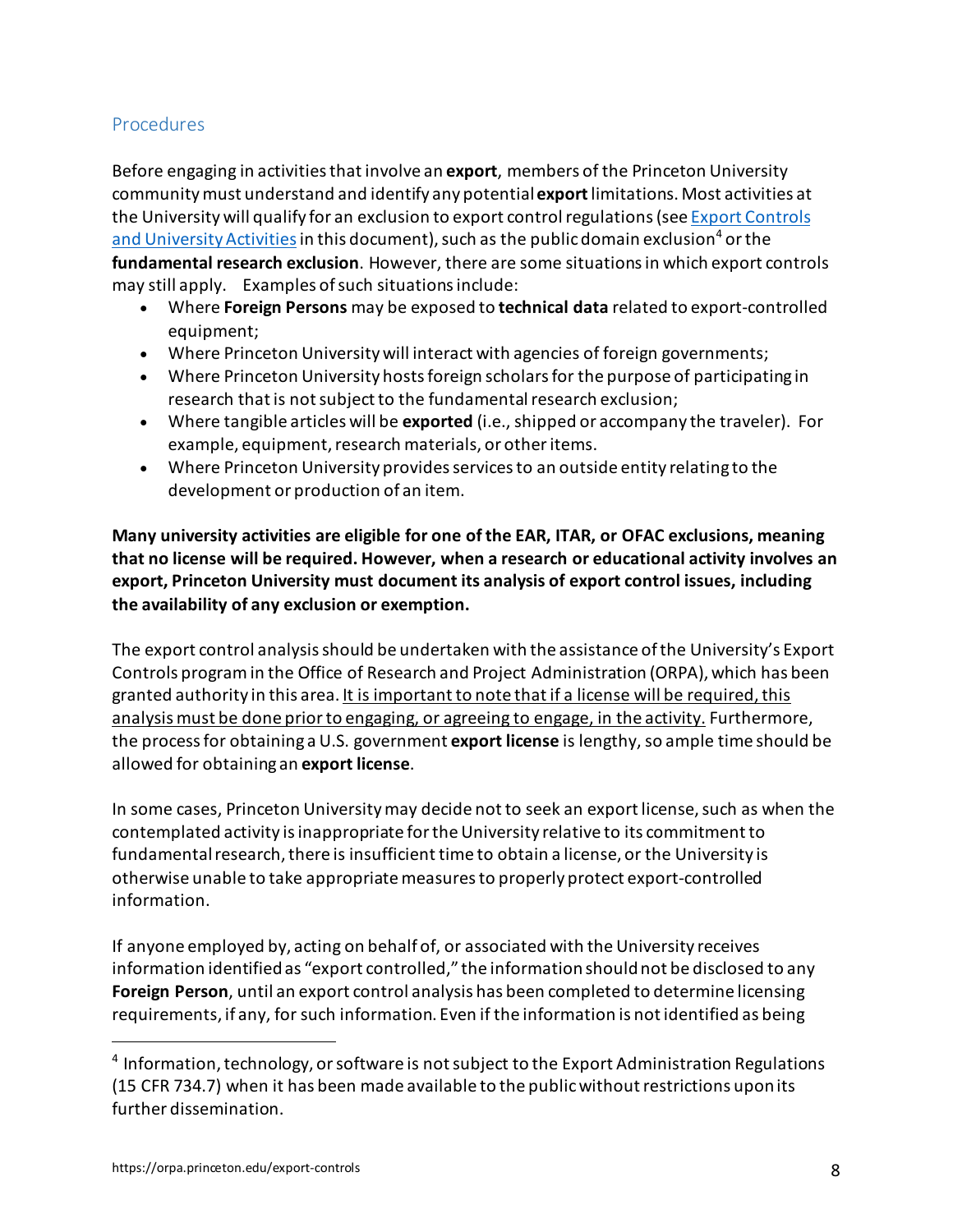export controlled, it is the obligation of Princeton University and its faculty, researchers, staff, and students, to protect export-controlled information. Thus, it is necessary for all Princeton University personnel to understand export control regulations and how they may impact their activities on and off campus.

In addition, if an anticipated Princeton University research or educational activity involves a country subject to U.S. government sanctions(i.e., **OFAC** regulations), the faculty member or researcher will also need to consult with ORPA before entering into any negotiations or agreements involving, or before traveling to, such countries.

The University is committed to assisting any member of the University community in complying with **U.S. export control laws**, including pursuing **export licenses** as required, and if approved by the Dean for Research. In fulfilling this commitment, the Dean for Research and ORPA rely on proactive and transparent engagement from community members. The primary responsibility to follow the policy and abide by the applicable regulations rests with the University community member, as the individual most informed about the contemplated project.

It is important to note that any **export** from the U.S. is an import to another country. In addition to complying with U.S. laws and regulations, it is the responsibility of the University community member to identify and comply with the applicable import laws and regulations of foreign countries when **exporting** on behalf of the University.

### <span id="page-8-0"></span>Export Control Management Plan

This **Export Control Management Plan** states the policies, procedures, and resources that the University uses to ensure compliance with U.S. government export control regulations. It is ORPA's responsibility to assist the University community with export control and licensing issues in support of mission-appropriate, authorized Princeton University activities to the extent permitted and allowed by **U.S. export control laws and regulations**.

### <span id="page-8-1"></span>Export Controls and University Activities

**U.S. government export control laws and regulations** contain specific exclusions or exemptions for certain types of information and activities related to academic pursuits. Although the specific terminology may vary among the regulations, they generally exclude information that is published, or provided as part of academic catalog courses. In addition, the regulations exclude the results of research projects conducted at academic institutions provided that the University has accepted no blanket restrictions on the publication of the research results, or access and dissemination controls (such as foreign national restrictions). (See definition of "**Fundamental Research**".) Princeton University policy does not allow the University to accept limitations on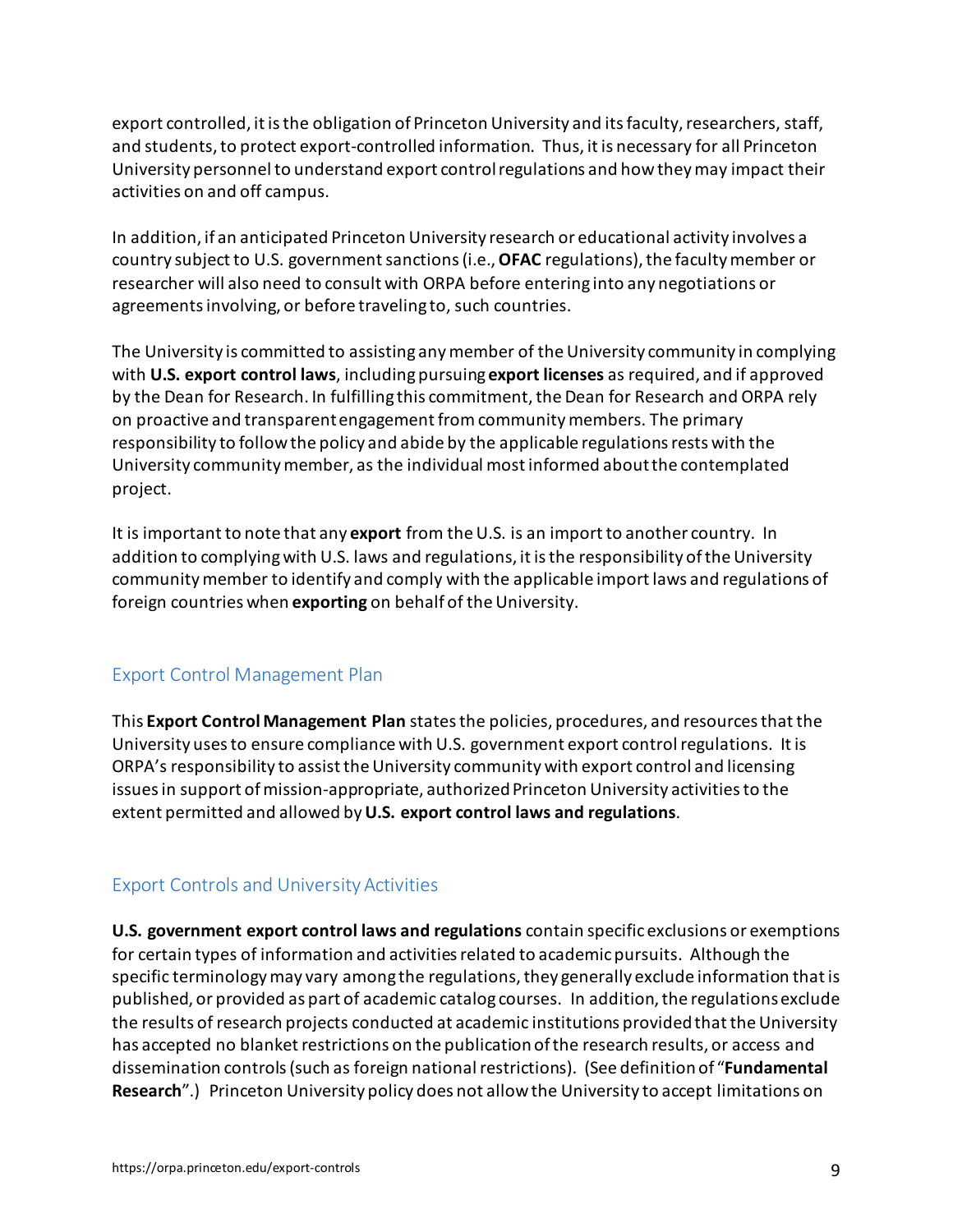the publication of research results, with the exception of sponsor review to ensure that the publication would not compromise patent rights or inadvertently divulge proprietary information provided by the sponsor of the project.  $^5$  $^5$ 

Notwithstanding these exclusions/exemptions, a number of situations may require the University to address export control issues, including the need to obtain **export licenses**. The following examples are not a comprehensive list of situations in which an export license may be required.

- The shipment of equipment, software, or **technology** to a foreign country is an **export** from the U.S. In some cases, such **exports** may require an **export license**. The **ITAR's** USML and the **EAR's** CCL both list items that may require an **export license**. However, as noted above, the Universitymay be able to take advantage of certain license exceptions or exemptions.
- The transfer of export-controlled **technical data** to a **foreign person** in the U.S. is deemed to be an **export** to the home country of the **foreign person** (i.e., a **deemed export**.) This includes the release of non-public source code or information related to the "development", "production", or "use" of a CCL-listed item to a **foreign person**, entity or country. Such transfer or release may be made through oral, visual, or other means. **Deemed exports** are particularly relevant to university researchers given the nature of the activities that normally take place at a university. Whenever teachingor research activities involve export-controlled equipment, **technology**, or software, the involvement of foreign students or researchers, the activitiesmay trigger export control compliance issues. While most deemed exports will not require an export license, the following are examples of situations in which an export license may be required:
	- o Collaborating on research projects that are not covered by the fundamental research exclusion, including those at universities that accept restrictions on the participation of**foreign persons**;
	- o Allowing a **foreign person** to have virtual or physical access to an item that is export controlled;
	- $\circ$  A demonstration, briefing or presentation where export-controlled information will be shared and a **foreign person** is present;
	- o A conversation with a **foreign person**, whether in person, virtually through electronic means or by phone in which export-controlled information will be shared with the foreign person;
	- o Laboratory visits by **foreign person**s in which they may be exposed to exportcontrolled technical data on laboratory equipment;
	- $\circ$  Viewing of documents, hardware or technical drawings related to exportcontrolled equipment by a **foreign person**.

<span id="page-9-0"></span><sup>&</sup>lt;sup>5</sup> While many U.S. universities have policies similar to Princeton policy, not all do. Some universities conduct research that is subject to export control regulations and may include publication approval requirements or restrictions on the participation of foreign persons in the research activity.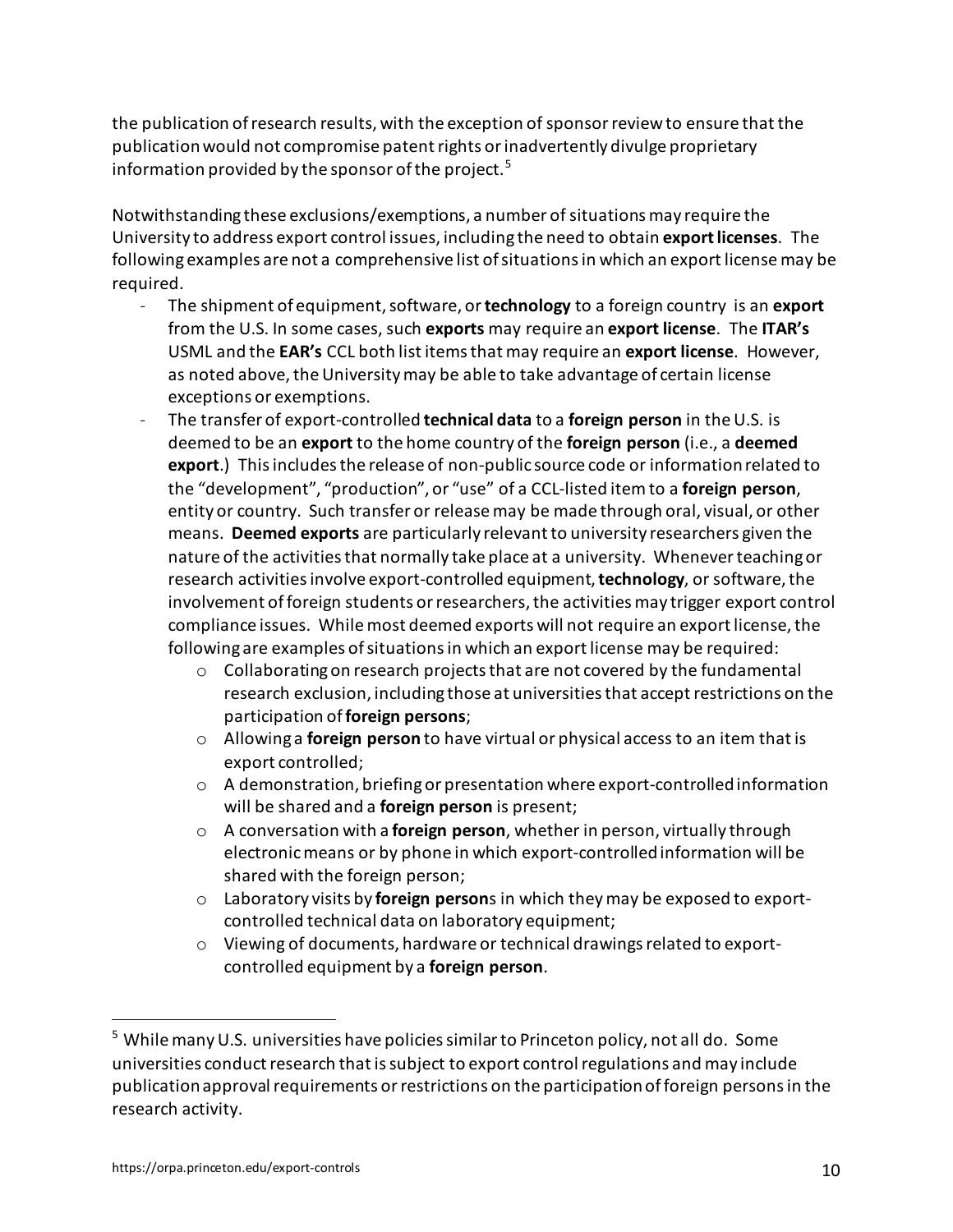- The furnishing of assistance on defense articles to a foreign government's military or space organizationmay qualify as a defense service. Under the **ITAR**, a defense service can be provided using solely information in the public domain.

In these situations, the University may:

- Determine that no **export license** is required;
- Determine that while an **export license** is ordinarily required, an exception to that requirement exists;
- Be required to obtain an **export license** (which may ultimately be approved or denied by the government); or
- Halt work on the project if the University determines it is unwilling or unable to seek an **export license**.

### <span id="page-10-0"></span>Responsible Parties

Princeton University is committed to compliance with export control regulations and understands the importance of export controls in protecting the national security and foreign policy interests of the United States. The Princeton University Dean for Research is charged with oversight of all aspects of Princeton University's compliance with export controls.

The Dean for Research has delegated to the Director of the Office of Research and Project Administration the authority to seek DFR approval for **export licenses** from the relevant government agencies in support of Princeton University activities. Furthermore, the Dean for Research has authorized the Assistant Director of Export Controls and Compliance in ORPA to provide administrative support and guidance to the University community for export control compliance.

The Dean for Research, acting under advisement of the Director of ORPA and the Assistant Director of Export Controls, has the authority to halt any activity that may violate U.S. export control regulations. If a violation has occurred, the Dean for Research also hasthe authority to submit disclosures to the relevant regulatory agencies on behalf of the University, in consultation with the Office of General Counsel.

Princeton's export control personnel are responsible for the following functions:

- Developing procedures and aligning systems to ensure the University's compliance with **U.S. export control regulations**;
- Performing regular risk assessments to evaluate the relative strengths and weaknesses of the University's export compliance programs and providing assessment results to the Director of ORPA;
- Serving as the University's principal point of contact for agencies with regulatory or enforcement authority under the export control regulations;
- Providing assistance and training to University community members regarding the laws, regulations, and University procedures associated with export controls; and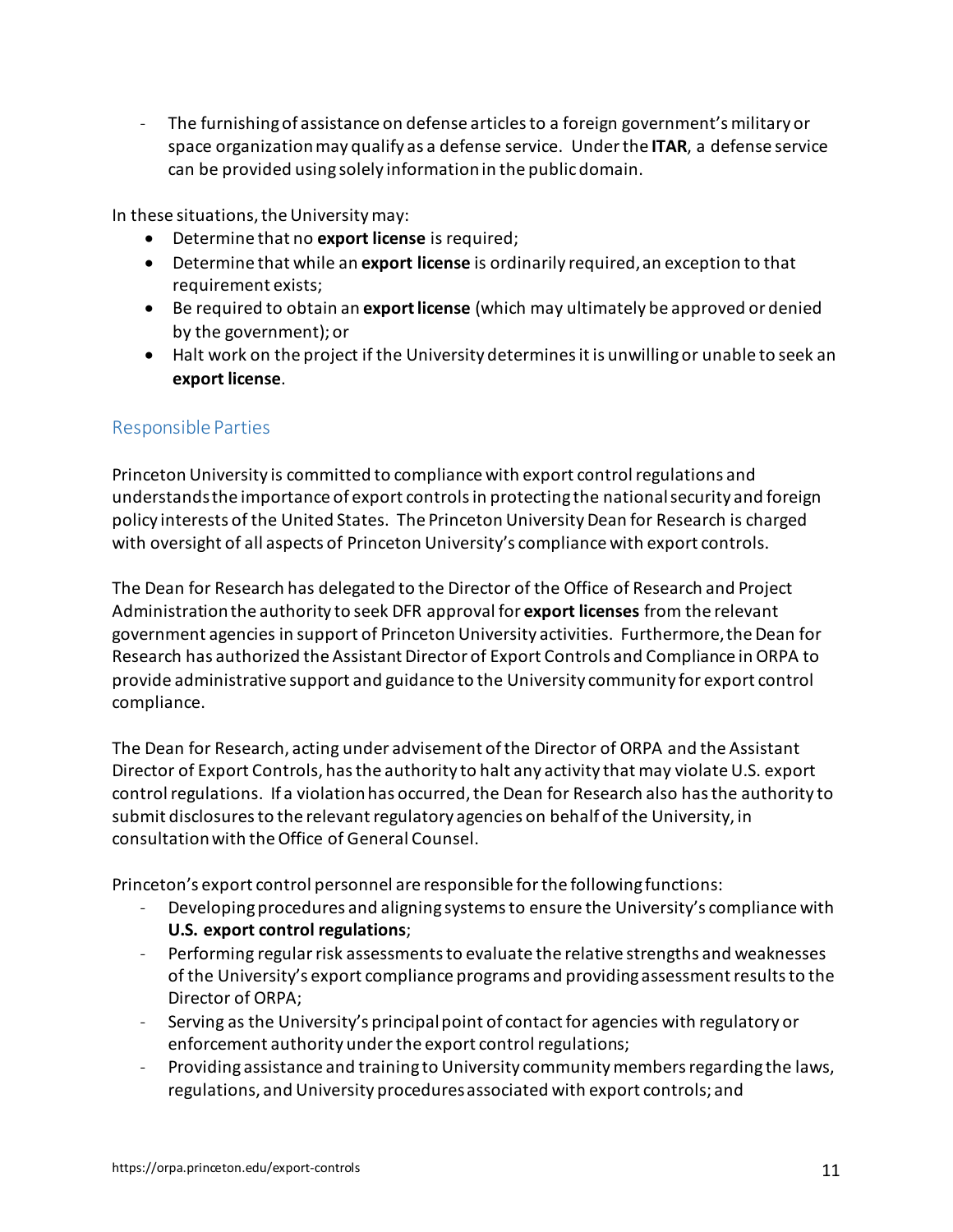- Preparation of **export license** applications, and submission of applications to the relevant U.S. government agencies, as necessary and as delegated by the Director of ORPA.

## <span id="page-11-0"></span>Operational Procedures and Guidelines

#### <span id="page-11-1"></span>A. Shipment Review

The export of items (i.e. articles, materials, compounds, goods, etc.) overseas, whethershipped or hand-carried, require review prior to **export**. The shipper ultimately remains responsible for export documentation related to international shipping including filing Electronic Export Information (EEI) documents or other Foreign Trade Requirements. Princeton University has implemented and optimized multiple systems for export control review of international shipments.

#### <span id="page-11-2"></span>1. eShipGlobal:

Princeton University utilizes the eShipGlobal tool for express carrier shipments (i.e., FedEx, UPS, and DHL shipments.) eShipGlobal offers an export control module which electronically routes international shipments for export control review if there is a match against one of the U.S. government's restricted party lists, or if an export license may be required based on the Export Control Classification Number of the item being shipped.

#### <span id="page-11-3"></span>2. International Shipment Form:

Internationalshipments not processed via eShipGlobal are manually reviewed by Export Controls. The sender of the package notifies Export Controls of the need to send a shipment through the use of the International Shipment Form, available on the ORPA website and through export control training classes. After the shipper submits the form via email, the information included on this form permits Export Controlsto conduct restricted party screening, **export license**/license exemption determination, and review for proscribed end-usesfor the shipment. In situations where additional information isrequired, Export Controls contactsthe sender to request additional information. The sender of the shipment remains responsible for completing the EEI, if required for these shipments.

#### <span id="page-11-4"></span>3. Freight Forwarder/Customs Broker:

Princeton University has established relationships with freight forwarders/customs brokers authorized to act on the University's behalf for international shipments, including submission of export documentation to U.S. Customs. Shipments to be conducted via freight forwarders should be identified through the International Shipment Form. Customs brokers are authorized to file EEI documents with U.S. Customs. In all cases, Princeton University remains responsible for compliance with **U.S. government export control regulations**.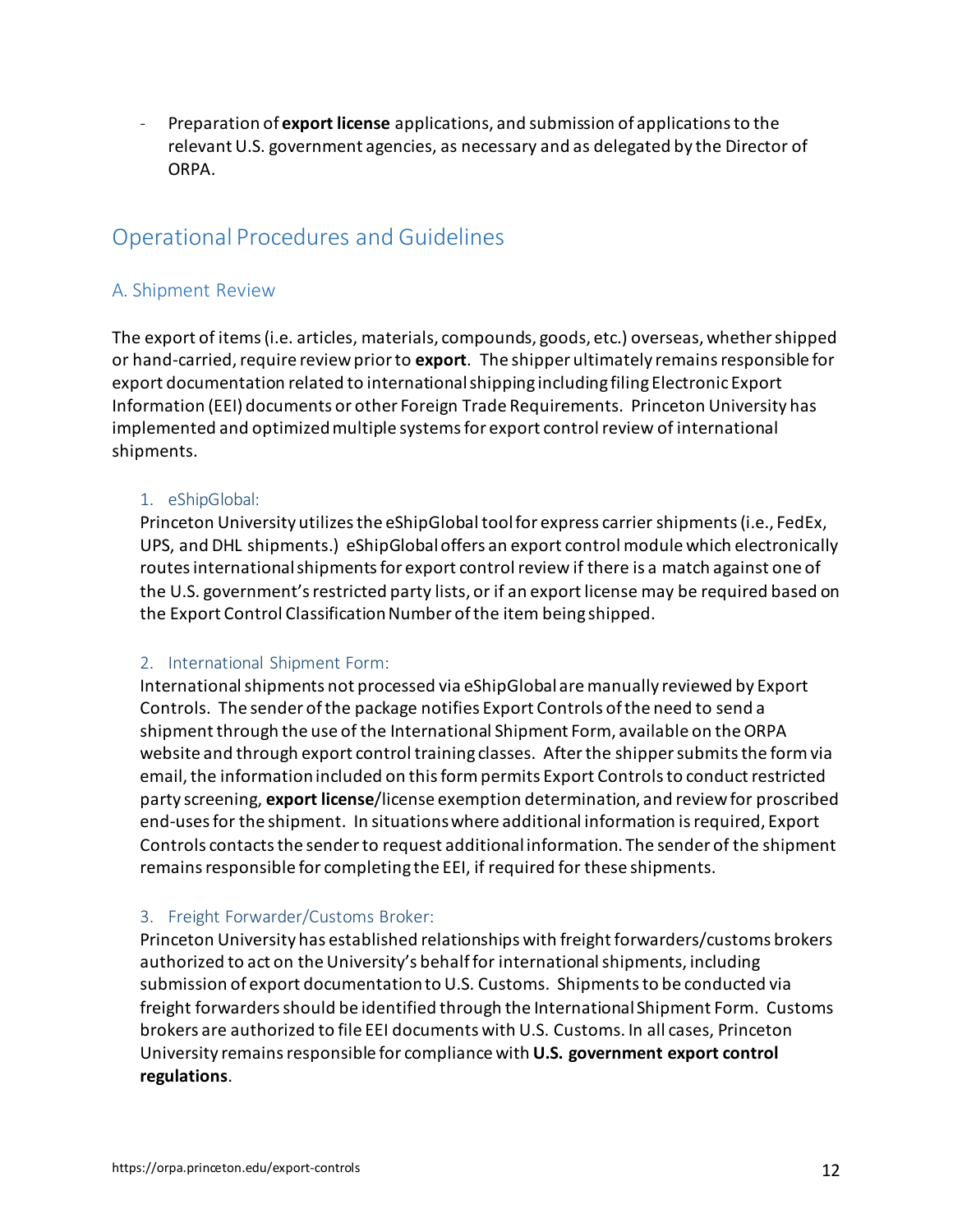#### <span id="page-12-0"></span>4. Environmental Health and Safety:

Export Controls has partnered with the Office of Environmental Health and Safety (EHS) to conduct reviews of outgoing shipments that require both export control review and EHS review. University shippers typically utilize EHS' online submission form to provide information related to the shipment. Following review by EHS personnel, international shipments are then routed (via the ServiceNow tool) to Export Controls for review and signoff.

In addition to ensuring that international shipments comply with export control regulations, the export control group advises shippers on the correct tariff classification numbers(Schedule B numbers) for materials being exported by the University and provides guidance on methods to minimize, to the extent possible, duties/tariffs/taxes on both export and import shipments.

The Dean for Research, acting upon the recommendation of the Director of ORPA and the Assistant Director of Export Controls, has authority to halt shipments that do not pass the export control review process.

#### <span id="page-12-1"></span>B. Review of Research Projects and Agreements

Export control staff provide support to ORPA colleagues by reviewing sponsor solicitations, research proposals, award documentation and other research-related agreements to identify situations that may include export control-related risk, such as publication or foreign national restrictions, foreign-sponsored research programs, shipments of equipment overseas, **deemed exports**, etc.

ORPA negotiates a variety of agreements to ensure that research projects at Princeton University qualify for the **fundamental research exclusion** to export control regulations. Any agreements which contain language impacting the export control status of or risk to the project will be referred for evaluationto Export Controls by the ORPA Grant and Contract Administrator.

In addition, other Dean for Research offices, such as the Office of Technology Licensing, may request a review of Material Transfer Agreements, Non-Disclosure Agreements, etc. by export control staff. Export control staff also provide agreement-related support to other units on campus such as International Affairs and Procurement.

### <span id="page-12-2"></span>C. Sanctioned Countries

Activities involving countries subject to **OFAC** sanctions are identified through various means, including researchers' completion of a questionnaire that is part of routing a proposal to ORPA (See Review of Research Projects above), a review of Princeton's travel registry submissions (see International Travel below), a weekly review of international travel reservations provided by Princeton University's international travel service provider as well as review of international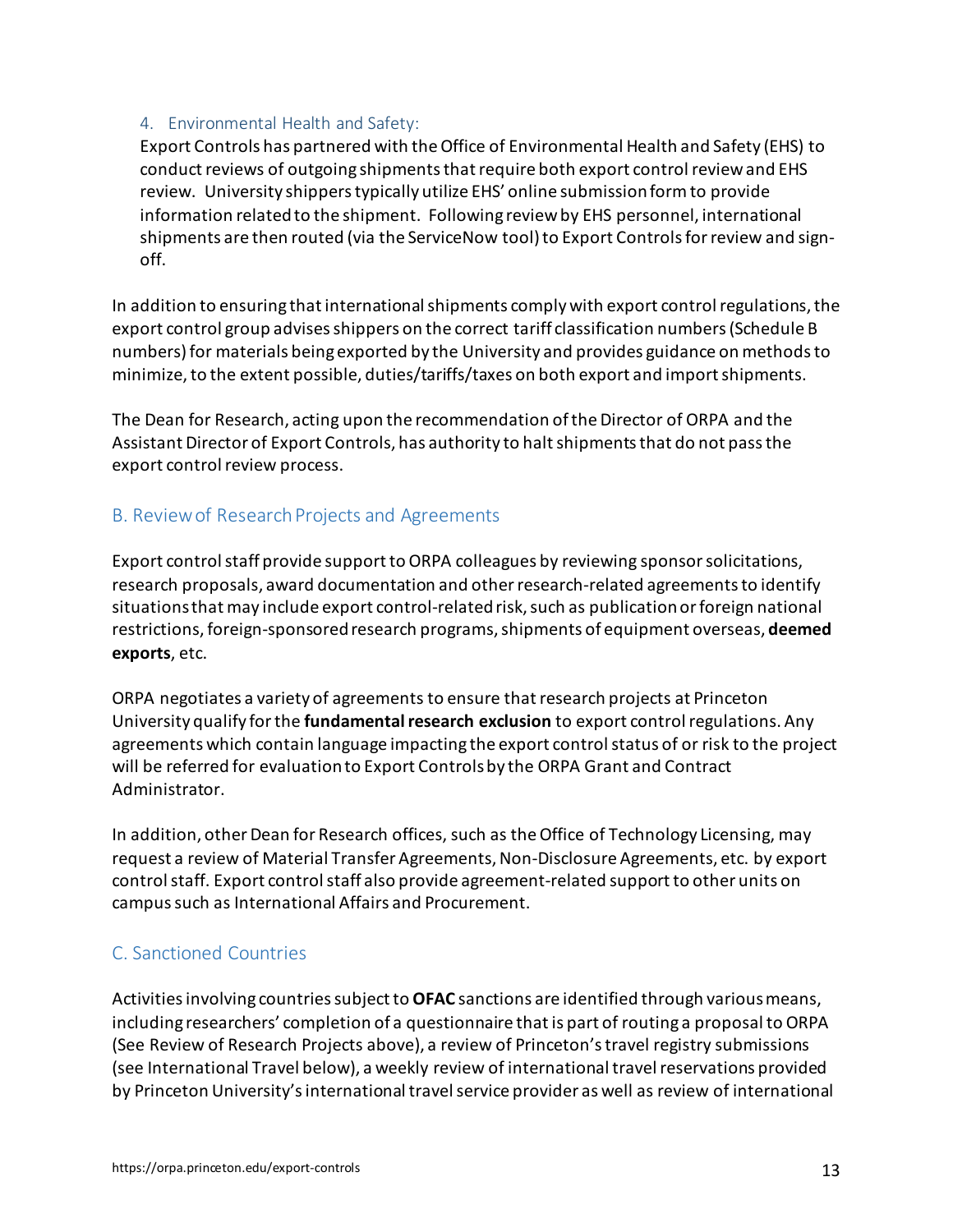shipments. To the extent available, individuals working abroad on behalf of the University are also regularly reviewed.

As the unit of the University with primary responsibility for Princeton's compliance with OFAC sanctions regulations, the export control group ensures that shipments, travel, contracts/agreements, visa applications and University appointments and work arrangements abroad comply with OFAC sanctions. Partnerships with other University offices/departments with responsibility for execution of those functions are outlined elsewhere in this document.

In addition, regularly-provided export control training sessions include information related to **OFAC** sanctions, and as a result faculty and staff are made aware of the need contact Export Controls if activities involve these countries.

## <span id="page-13-0"></span>D. Restricted Party Screening

Restricted Party Screening is an essential component of complying with government regulations concerning persons debarred or excluded from participation in certain activities. Restricted Party Screening seeks to identify parties that may be prohibited fromreceiving some or all items subject to export control regulationsunless the exporter secures a license. Excluded parties may present a greater risk of diversion of University resources for weapons of mass destruction (WMD) programs, terrorism, or other activities contrary to U.S. national security and/or foreign policy interests. The U.S. government publishes many different "excluded party" lists each of which has different a different purpose. Depending on the purpose of the exclusion, a match may indicate one of the following: a strict export prohibition; a specific license requirement; or the presence of a "red flag" to be followed up on with additional due diligence, risk assessment and decision-making.

Princeton University contracts with a third-party vendor, Visual Compliance, which compiles multiple U.S. government excluded party and debarment lists into one searchable database. In addition, some offices at Princeton University utilize other vendors, such as HireRight, to perform Restricted Party Screening.

Restricted Party Screening is conducted by multiple offices according to their roles in the academic enterprise.

- 1) Human Resources uses HireRight's Global Sanctions and Enforcement Check and Widescreen Plus to screen employees at the time of hire.
- 2) Dean for Research:
	- a. ORPA uses Visual Compliance to screen foreign entities and individuals referenced in research proposals, awards, subawards and agreements. In addition to supporting all Visual Compliance users at the University, including verification/validation of possible matches, the export control group at Princeton conducts screenings (either manually or via an automated process) of:
		- i. Dean of Faculty appointees (see #3 below)
		- ii. Visa applicants (see #6 below)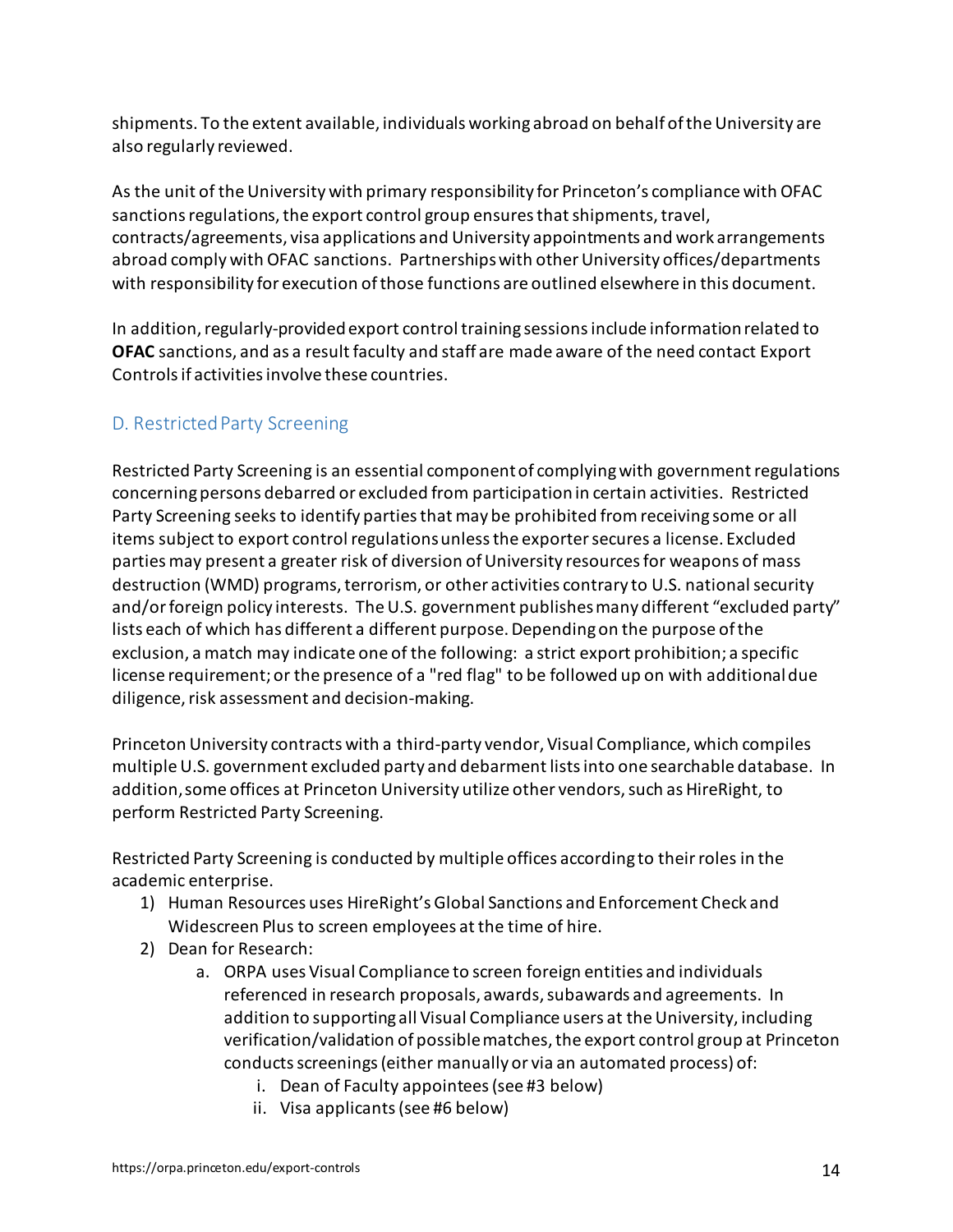- iii. Research Computing account holders (e.g., Departmental Computer User, Research Computer User, and others)
- iv. Recipients of international shipments
- v. Activities related to Princeton's Research Security efforts
- vi. Select entities and individuals providing gifts/donations to the University in conjunction with Princeton's Department of Education Section 117 reporting requirements
- vii. Other entities and individuals as requested by faculty, staff or central office personnel
- b. The Office of Corporate and Foundation Relations uses Visual Compliance to screen donors of gifts made to the University.
- c. The Office of Technology Licensing uses Visual Compliance to screen entities and individuals listed on Non-Disclosure Agreements and Material Transfer Agreements.
- 3) Individuals receiving visiting appointmentsthrough the Dean of Faculty at Princeton are screened as part of the DOF appointment process.
- 4) Recipients of outgoing international shipments are screened, as referenced in the Shipment Review section above.
- 5) Procurement Services screens all vendors at the time of onboarding.
- 6) The Office of Advancement conducts limited background checks of specific categories of international donors.
- 7) The Davis International Center processes visa applications for visitors to Princeton as well as students and employees. The U.S. Department of Homeland Security's Immigration and Customs Enforcement requires that visa sponsors such as Princeton University certify whether an **export license** is required for individuals entering the U.S. under certain categories of visa (H-1B, H-1B1, L-1, and O-1A). A process has been developed to ensure that Princeton University is conducting this review and certifying correctly. Debarred party screening is a required component of this process. (See Visa Review, below, for additional information.)

### <span id="page-14-0"></span>E. Visa Review

The U.S. Department of Homeland Security's Immigration and Customs Enforcement requires that a visa sponsor conduct an initial export control review and certify whetherthe **foreign person** requires an **export license** to conduct activities at the sponsor organization. This policy applies only to H-1, O-1 and L-1 visa applicants. Export Controls conducts this review and notifies the Davis International Center of the determination.

#### I-129 Certification:

Many visa applications can be approved by Export Controls based upon a review of the notification provided by the Davis International Center. The notification includes the following information: department sponsoring the individual, the supervisor of the individual, country of citizenship, etc.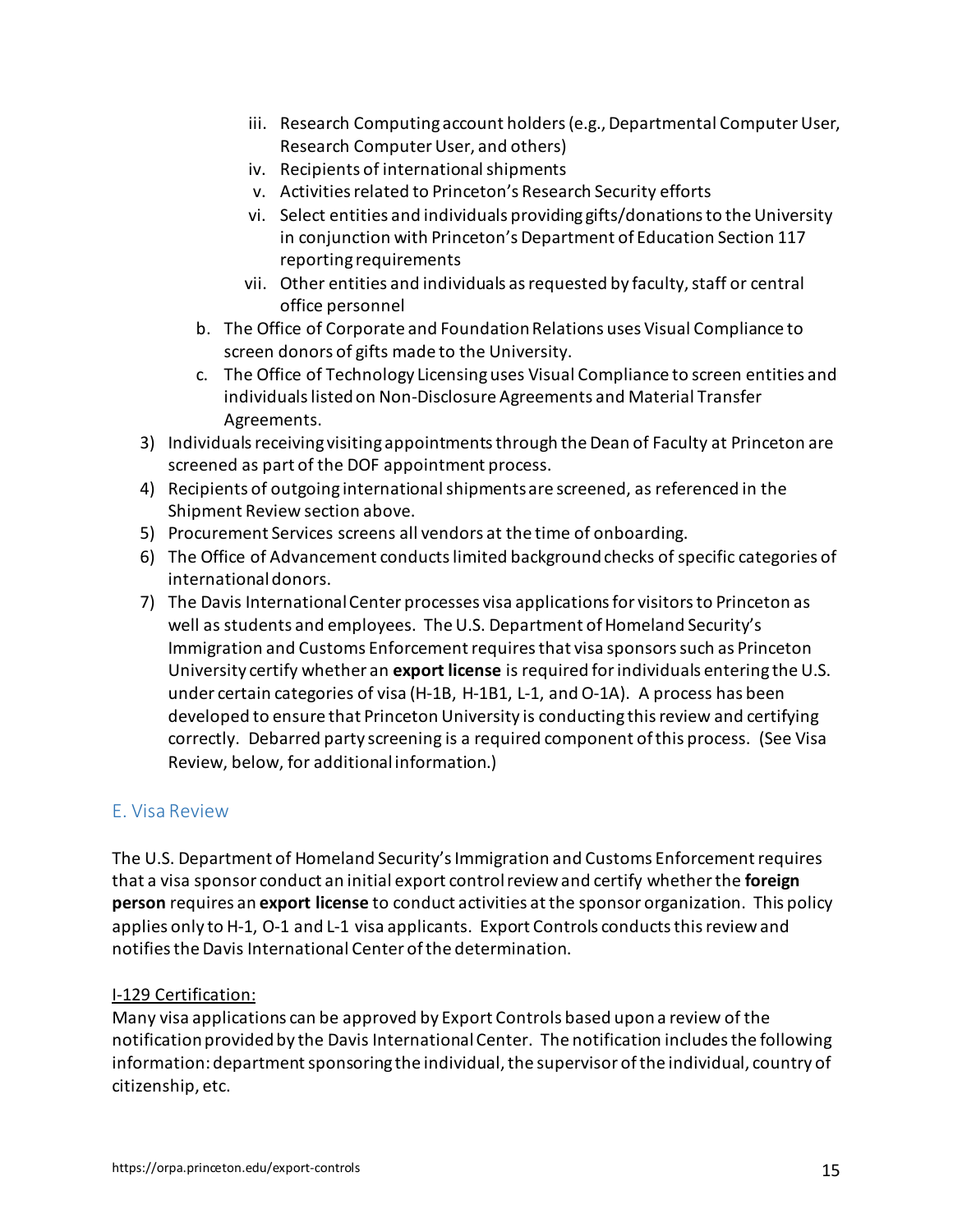In some cases, Export Controls sends a one-page questionnaire  $(Appendix)$  to the supervisor requesting additional information about research projects that the **foreign person** may be involved in, access to export-controlled equipment, etc. Based upon the responses to the questionnaire, Export Controls may notify the Davis International Center that no **export license** is required, seek an **export license** for the individual to have access to export-controlled equipment/data, or put in place a **Technology Control Plan** (see next section)for a specific research project.

#### Persons from Sanctioned Countries:

In addition to the above visa applications, Export Controls is also responsible for reviewing all visa applications, regardless of the type of visa, for **foreign persons** from countriessubject to comprehensive sanctions. As of the date of this document, the countries include Cuba, Iran, North Korea, Syria, and the Crimea region of the Ukraine. In most cases, Export Controls meets with the supervisor or host of the individualto discuss the impact of the sanctions regulations on the individual's activities at Princeton University. It is expected that the majority of cases will not require an **export license** for the individual to study/work at Princeton University. However, it may be necessary to seek a license in some situations.

### <span id="page-15-0"></span>F. Technology Control Plans

In those rare situations where specific materials or data that the University agrees to accept is subject to export control regulations and therefore may not be shared with **foreign persons**, a **Technology Control Plan** may be put in place. In general, a **Technology Control Plan** is not required for Princeton University research projects because Princeton University normally conducts only projects that qualify for the **fundamental research exclusion**.

If the project or activity involves inputs that are export-controlled, but the research results remain eligible for the **fundamental research exclusion[6](#page-15-1)** , the Principal Investigator will be primarily responsible for implementing and maintaining appropriate access controls so that a **Foreign Person** who is a part of the project team does not have access to information that the foreign person is not authorized to receive. The faculty member/researcher may be required to attest to implementation of such controls by completing a **Technology Control Plan** and participating in any regular monitoring of the TCP.

A **Technology Control Plan** is drafted by Export Controls, based on research agreement language (as applicable), and is approved by the Dean for Research. **Technology Control Plans** address the nature of the restriction (e.g., foreign national restriction) and the steps required to be taken by the research team in order to ensure compliance with any contract terms and export control regulations. The **Technology Control Plan** may address physical access, access to IT resources, and/or training requirements for the research group. In all cases, the faculty

<span id="page-15-1"></span> $6$  As previously stated, Princeton University does not typically conduct research projects that are not eligible for the fundamental research exclusion.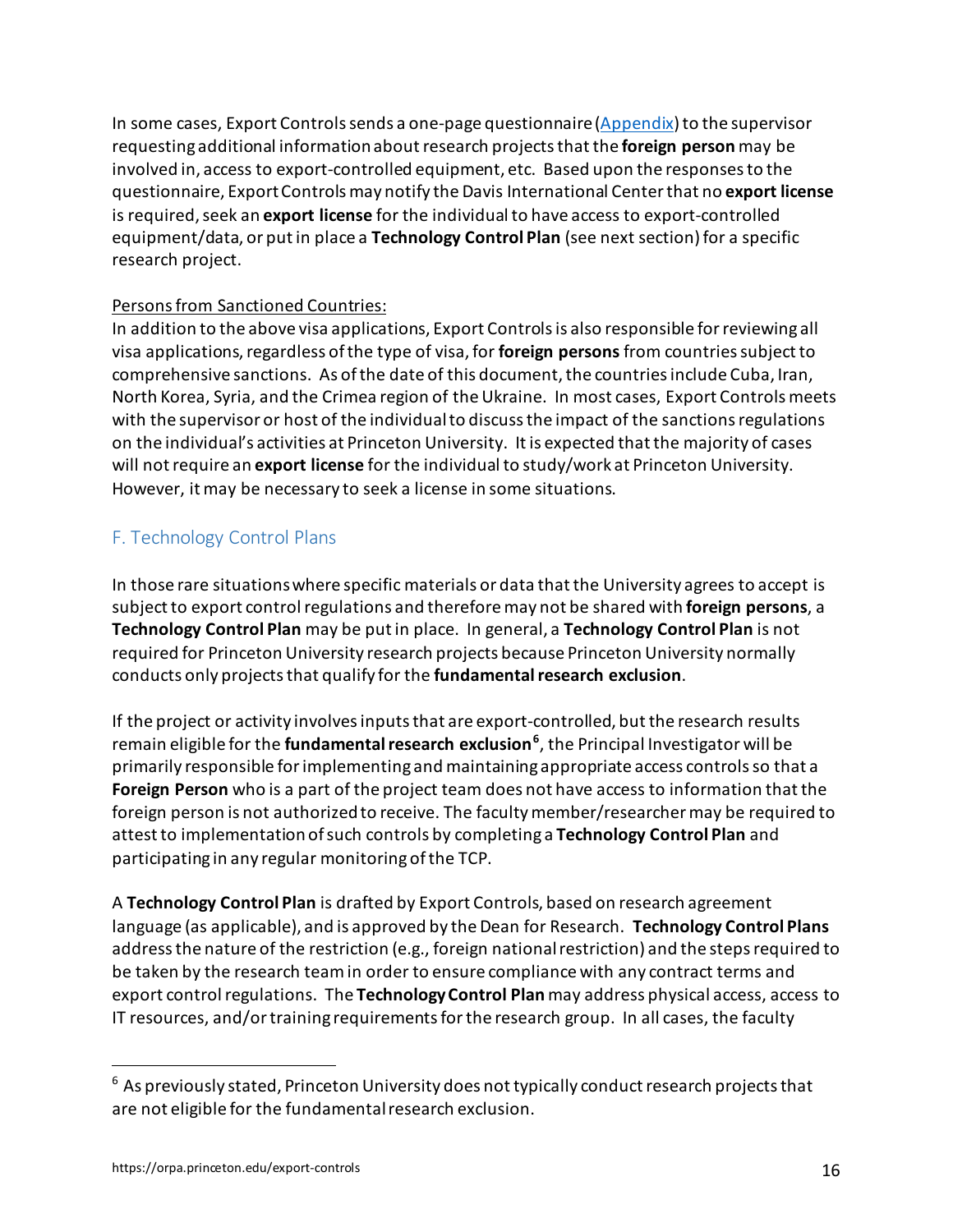member/researcherremains responsible for ensuring compliance with the provisions of the **Technology Control Plan**.

### <span id="page-16-0"></span>G. Submission of Sensitive Personnel-Related Information to the Government

In situations where Princeton University is required to submit sensitive personnel-related information to the federal government in relation to sponsored research activities, such as those requiring compliance with Department of Energy Order 142.3B, the export control function works closely with the ORPA Grant and Contract Administrator for the project(s) to collect and submit the required information to the government. Such information may include Personally Identifiable Information for students, faculty or staff. The information is typically sent to the export control group via SecureSend or other secure transmission method. The information is then reviewed for completeness and provided to the government agency by export control personnel. Such submissions may involve uploading to a government-provided secure site or other method as designated by the government agency.

### <span id="page-16-1"></span>H. Research Security and Inappropriate Foreign Influence

In partnership with ORPA and Information Security staff, export control staff support Princeton's Research Security efforts. Export-controlled information is one of a number of research data types to which specific data security requirements may apply. Export control staff participate in the Controlled Unclassified Information (CUI) Working Group and provide support/training for Princeton's secure research data system, Citadel. These activities may include identifying projects with specific security requirements, advising researchers on options available to meet security requirements, attending Research Security working group meetings, etc.

The export control group supports the University's efforts to address inappropriate foreign influence through the development and deployment of training materials, briefings to faculty and staff, and the review of proposal, award or agreement-related materials and/or agency guidance.

### <span id="page-16-2"></span>I. International Travel

Effective 2021, Princeton University faculty, staff and students traveling internationally on University-sponsored activities are required to register the travel in the University's Enroll My Trip tool. Export controls is notified via email when a traveler completes a registration. The registration process requires the traveler to complete a series of export control-related questions. Travel registrations are reviewed by export controls for compliance with US government export control regulations.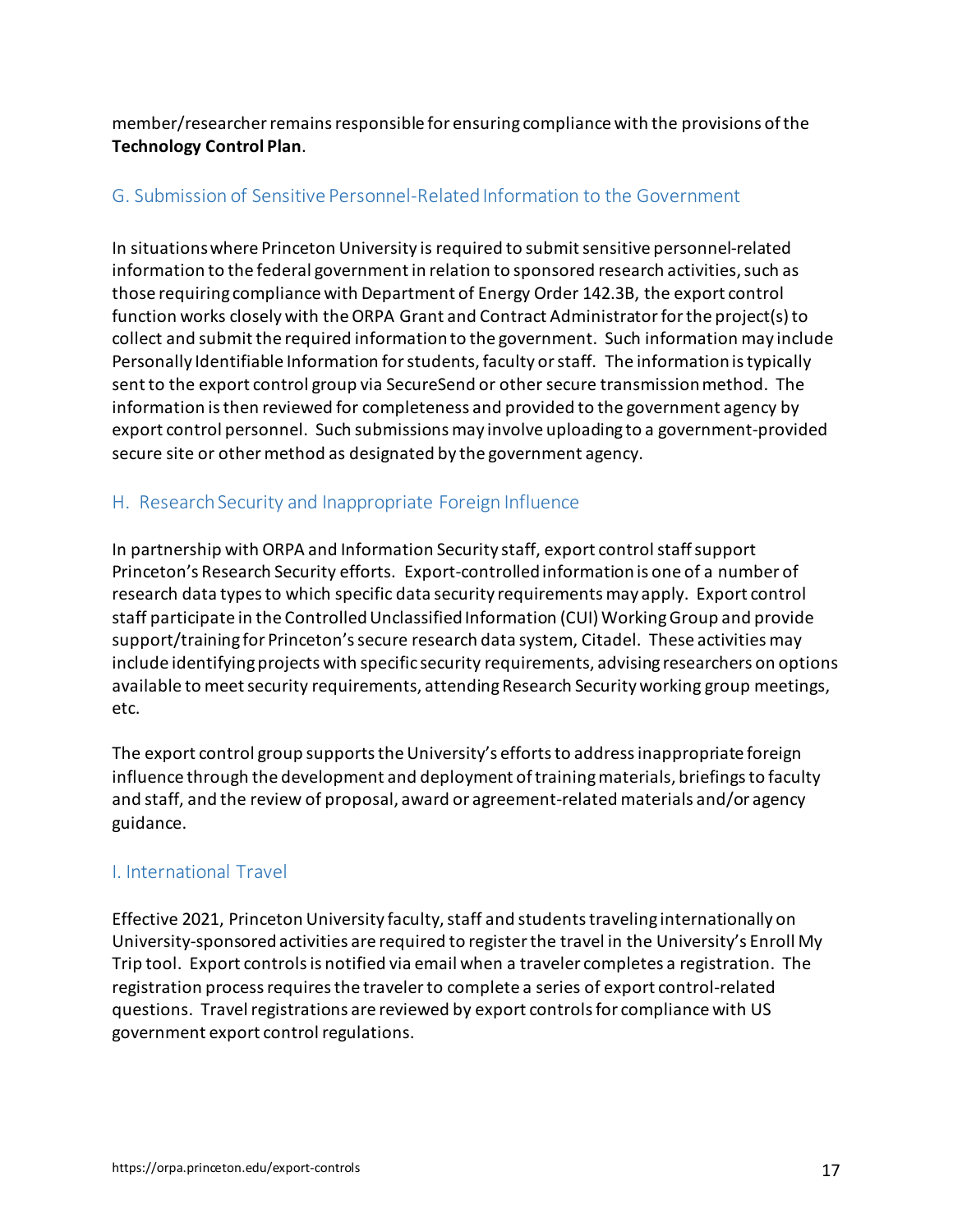### <span id="page-17-0"></span>J. Obtaining Export Licenses

If a University community member determines, with the assistance of Export Controls, that a particular project or activity is subject to export controls and no exemption is available, the University community memberis responsible for securing the items, software or **technology** against disclosure or transfer to any **Foreign Person**, within or outside the United States, until a license or other authorization is obtained.

Securing the appropriate license is a complex process and may take a significant amount of time. When an **export license** is required, it is the responsibility of the University community member to work with Export Controls to prepare the required license application. All license applications must be submitted through ORPA.

### <span id="page-17-1"></span>K. Standard Operating Procedures

Standard Operating Procedures (SOPs) related to Export Control procedures are documented and stored on the ORPA 'shared drive' maintained by the Office of Information Technology. These procedures are reviewed on a regular basis and updated accordingly.

## <span id="page-17-2"></span>Training and Awareness

Export Controls conducts export control training sessions for faculty, researchers, students, departmental staff, and central administration staff. Multiple "levels" of export control training may be offered, depending upon the job responsibilities of the audience and their areas of expertise. For example, while departmental business managers, faculty assistants, and others may attend multi-hour training sessions covering a wide array of export control-related issues (e.g. **ITAR**-controlled equipment, biological pathogens, controlled lab equipment, etc.), presentations made during faculty outreach sessions are much more focused, and may emphasize the technologies associated with the researchers' particular field(s).

Other types of training sessions may also be conducted in order to focus on particular topics of concern to the University community. For example, topics such as how to correctly use the eShipGlobal tool to send packages internationally, what international travelers need to know, etc., are conducted periodically by Export Controls, or in conjunction with other departments.

Attendee lists for the training sessions are retained by Export Controls.

## <span id="page-17-3"></span>Recordkeeping

This **Export Control Management Plan**, as well as forms and documents related to export control compliance, ismaintained by Export Controls. The documents are stored electronically on computers maintained by ORPA, or on the ORPA 'shared drive' maintained by the Office of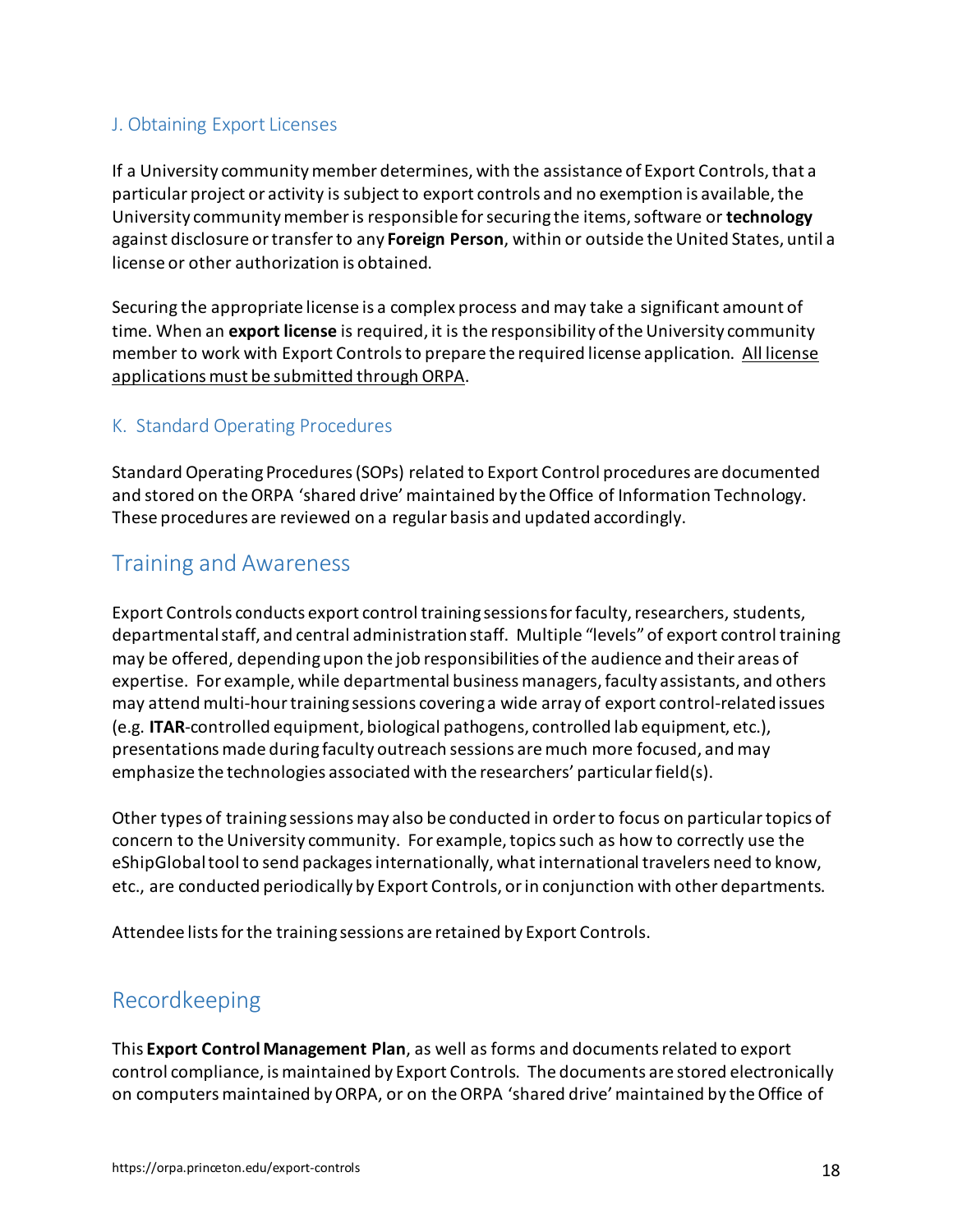Information Technology. Documents such as the International Shipment Form are made available to the Princeton University community via the ORPA website.

Records related to export shipments are to be maintained by the sender of the package, or the traveler in cases where the item(s) is hand-carried.

All documentsrelated to **export licenses** and **Technology Control Plans** are retained and stored by Export Controls. The records are typically retained electronically, and may be reproduced in hardcopy.

In accordance with export control regulations, records related to export control compliance are retained for a minimum of five years. In situations where records are related to a multi-year project, records are retained for a minimum of five years after the conclusion of the research project.

## <span id="page-18-0"></span>Risk Assessment

Export Control will conduct biennial risk assessments to highlight where risks exist within the export control arena. The Risk Assessment will serve to:

- 1) Identify risk areas
- 2) Assess the severity of a given risk
- 3) Assess the likelihood of occurrence for a particular issue
- 4) Prioritize risk areas
- 5) Develop mitigation strategies for risk areas

## <span id="page-18-1"></span>Monitoring and Auditing

### <span id="page-18-2"></span>Internal Audits

Princeton University's Office of Audit and Compliance has authority to conduct reviews and audits of the export compliance program. The reviews and auditsmay include a review of Princeton University's export procedures, as well as selected export transactions and how University departments handled these transactions in relation to the compliance procedures. The following areas may be reviewed in an audit:

- a. Screening practices
- b. International shipments
- c. Use of **export licenses** and license exemptions
- d. Corrective action procedures
- e. **Deemed exports** and release of **technical data**
- f. Compliance with the terms of TCPs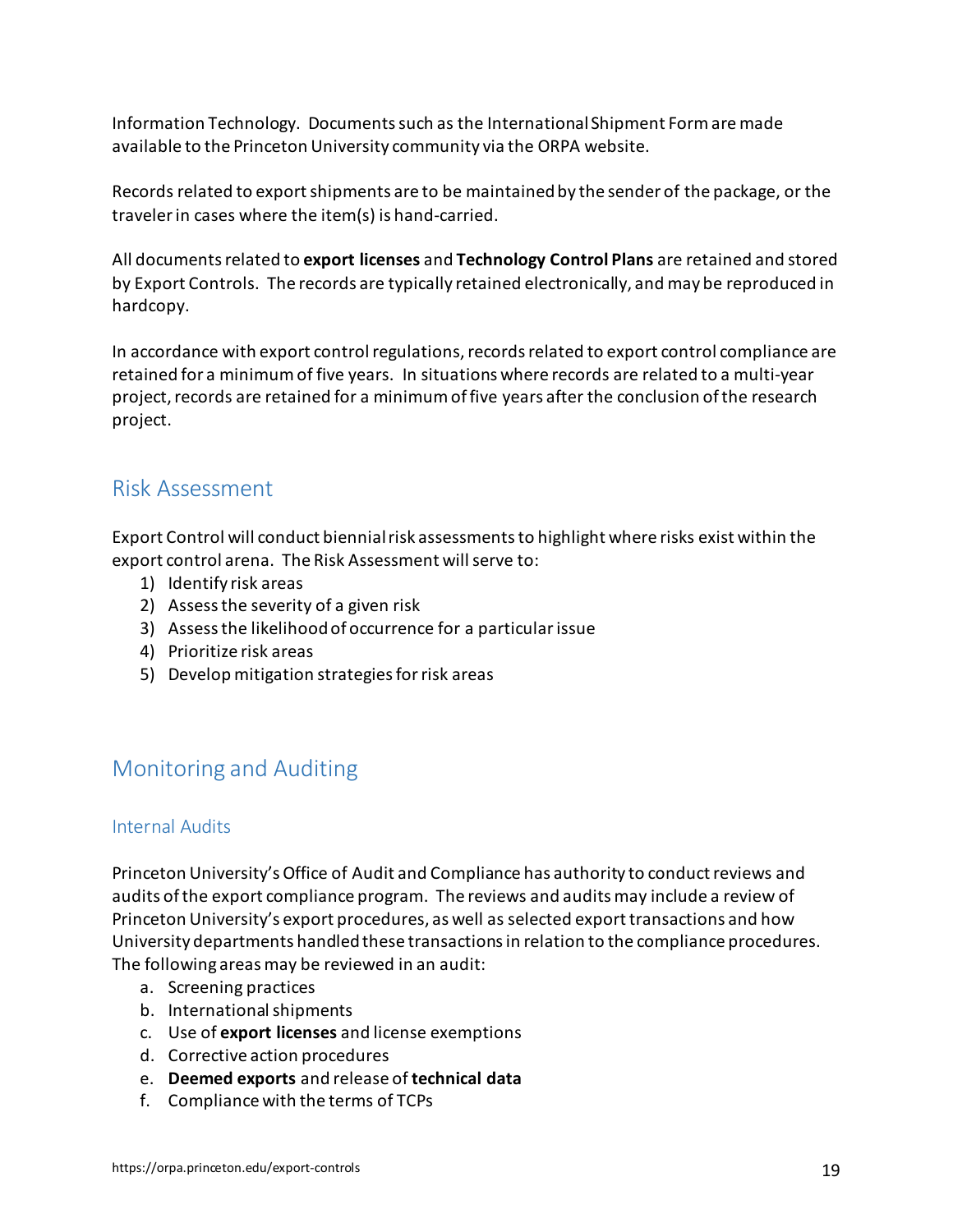- g. Recordkeeping
- h. Others, at the discretion of the Office of Audit and Compliance.

#### <span id="page-19-0"></span>External Audits

In addition to audits performed by its Office of Audit and Compliance, Princeton University may choose to periodically have an audit conducted by an outside auditor. Audits may also be conducted or directed by the federal government.

#### <span id="page-19-1"></span>Reporting of Audit Results

Final audit reports will be provided to the affected departments/operational areas or as otherwise determined by the Office of Audit and Compliance. Reportsmay include recommendations or revisions to procedures, and may include specific timetables for implementation of the corrective actions.

## <span id="page-19-2"></span>Reporting of Problems and Violations

#### <span id="page-19-3"></span>Internal Reporting

Princeton community members working with export controlled equipment or **technical data** assume responsibility for conducting their activities in compliance with **U.S. export control laws and regulations**, as well as Princeton University policies.

Concerns related to violation of export control regulations must be reported to the institution for review and investigation. Theymay be reported in one or more of the following ways:

- 1) Raise the concern with a supervisor. Supervisors, managers, or a department chair can provide guidance regarding the concern.
- 2) Raise the concern with Export Controls. Export Controls has responsibility to review and investigate all non-compliant activities related to export control regulations. The University communitymay submit a concern directly to the Assistant Director by phone (609-258-3919), email [\(exports@princeton.edu\),](mailto:exports@princeton.edu)) or by mail to Assistant Director, Export Controls, 619 Alexander Road - Suite 102, Princeton, NJ 08540-6000.
- 3) Submit a report to the Princeton University Hotline. Members of the University communitymay submit an anonymous report via EthicsPoint [\(](http://www.princetonuniversity.ethicspoint.com/)%20)) [http://www.princetonuniversity.ethicspoint.com/\) \)](http://www.princetonuniversity.ethicspoint.com/)%20)) or by phone (1-866-478-9804.)

#### <span id="page-19-4"></span>Investigation of Potential Export Control Violations

In the event of an investigation of a possible export control violation, the following steps will occur: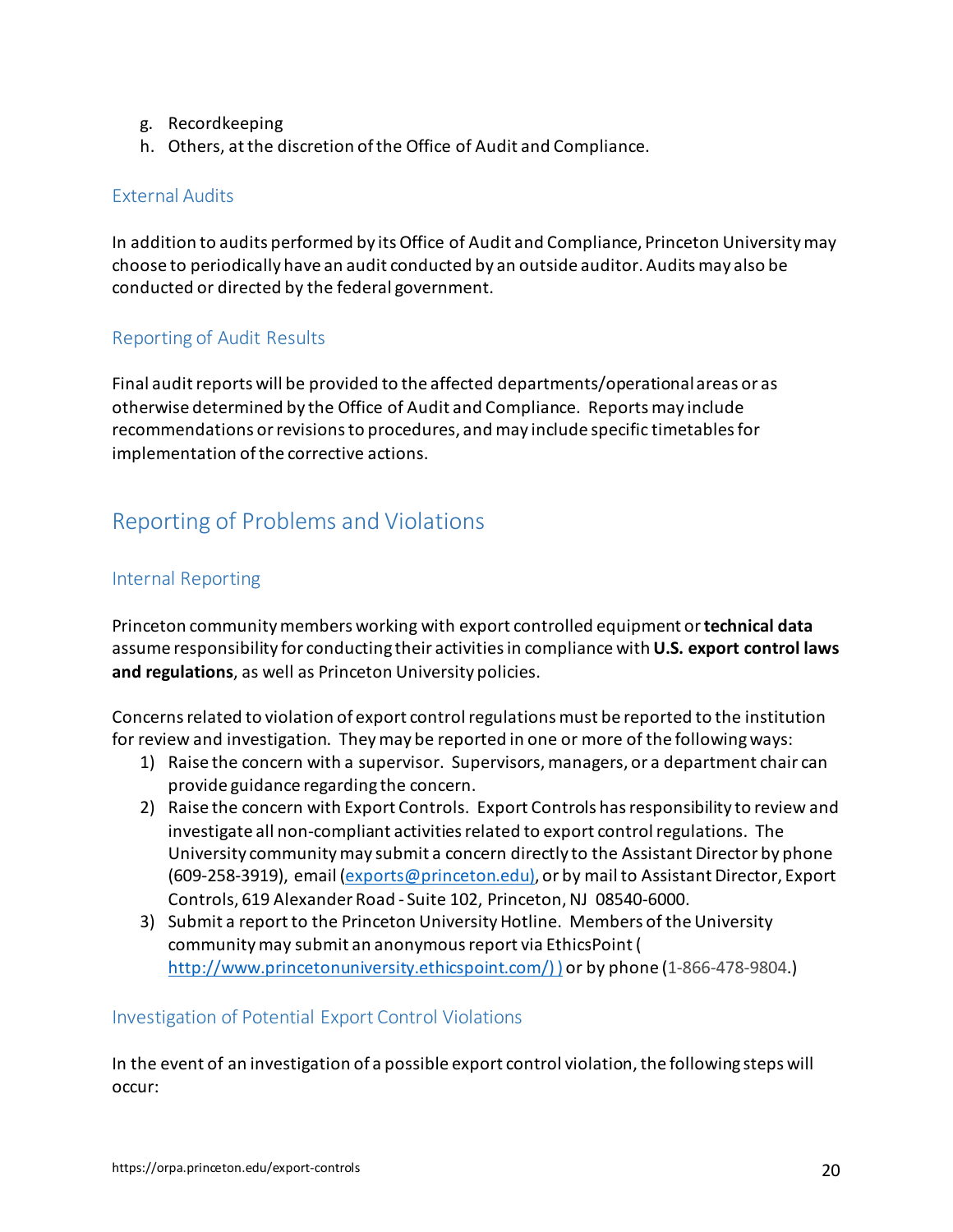- 1. Inform the Princeton University Office of the General Counsel In the event than an export control violation is suspected, the Office of the General Counsel must be notified.
- 2. Cease activities

In the event that it is determined that an export control violation has occurred, or is about to occur, the activities related to the violation must be ceased immediately. Continuing to carry-out the activity after it has been identified creates the opportunity for continued violation of export control regulations, and commensurate penalties.

3. Conduct investigation

Export Controls, the Office of the General Counsel, and other University personnel may be involved in investigating the possible violation. These personnel will determine the scope of the investigation and identify the "who, what, where, when and how" of the possible violation. The investigatory team will prepare a report on the investigation for submission to the relevant University administrators and/or departments, including any corrective actions that have already been implemented, as well as additional recommended corrective actions.

4. Inform stakeholders of possible violation

Princeton University personnel involved in the possible violation must be notified that an investigation of the possible violation has been launched and their assistance may be required during the course of the inquiry, unless doing so may impede the investigation. In addition to the Office of the General Counsel, University personnel to be notified may include: ORPA, Procurement, Davis International Center (if possible violation involves exchange visitors), RIA, and others.

5. Disciplinary Action

Members of the Princeton University community who engage in illegal activity are subject to disciplinary action, up to and including termination of employment or student status, in addition to possible criminal prosecution.

### <span id="page-20-0"></span>External Reporting (to Government Authorities)

1. Initial Disclosure (Voluntary Self Disclosure)

When a noncompliant event is determined to have occurred, Princeton University's Dean for Research will determine whether a disclosure of the event to the relevant government authority is warranted. Such disclosures are considered a mitigating factor in any export enforcement administrative action.

2. Penalties

The penalties for these export control violations can be severe, including personal liability, monetary fines, the denial of export privileges, and imprisonment. Penalties for the institution may include fines and debarment.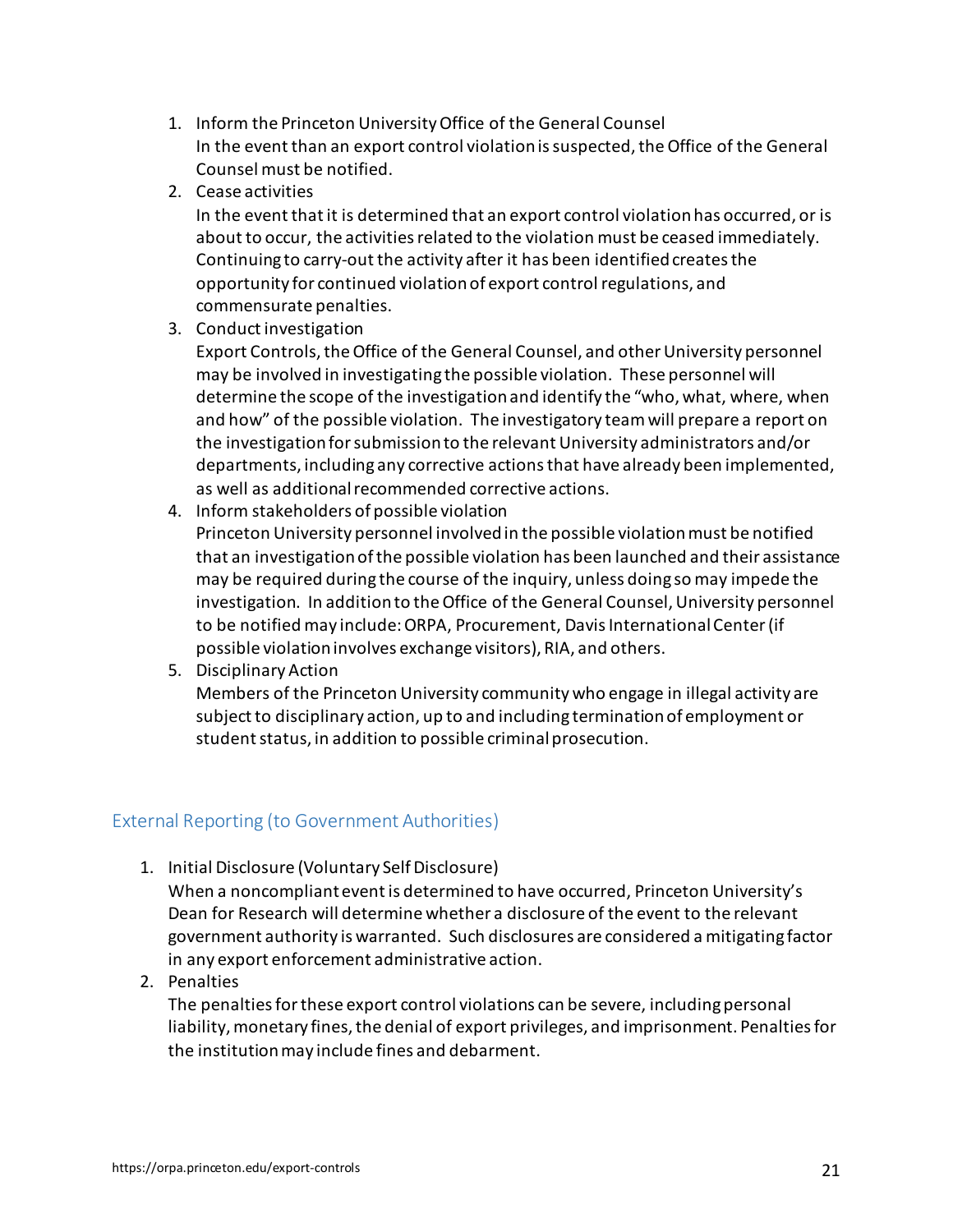## <span id="page-21-0"></span>Corrective Action for Non-Compliance

Following the investigation, the Assistant Director of Export Controls and the Office of the General Counsel will recommend a course of action to the Dean for Research. The Dean for Research may take action according to the nature, severity, and scope of the offense. In accordance with Princeton University's ["Reporting Potentially Illegal Activity"](https://reportingillegalactivity.princeton.edu/) policy, members of the University community who engage in illegal activity are subject to disciplinary action, up to and including termination of employment or student status, in addition to possible criminal prosecution.

## <span id="page-21-1"></span>Update History

| REV#          | <b>REVISION DATE</b> | <b>REVISION DESCRIPTION</b>                                                                                                                                                                                                                                                                                                                                                           |
|---------------|----------------------|---------------------------------------------------------------------------------------------------------------------------------------------------------------------------------------------------------------------------------------------------------------------------------------------------------------------------------------------------------------------------------------|
|               | 04/06/2018           | Final version approved by Dean for Research                                                                                                                                                                                                                                                                                                                                           |
|               | 03/01/2021           | Changes to the 'Shipment Review', 'Restricted Party<br>Screening', and 'Internal Audits' sections. An updated Visa<br>Questionnaire was included and minor grammatical edits<br>were made.                                                                                                                                                                                            |
| $\mathcal{P}$ | 02/26/2022           | Changes to the Operational Procedures and Guidelines<br>section, including Restricted Party Screening, OFAC<br>Compliance, etc. Addition of Standard Operating<br>Procedures, Research Security, and Submission of<br>Information to the Federal Government sections. An<br>updated Visa Questionnaire was appended. Other<br>administrative and grammatical edits were incorporated. |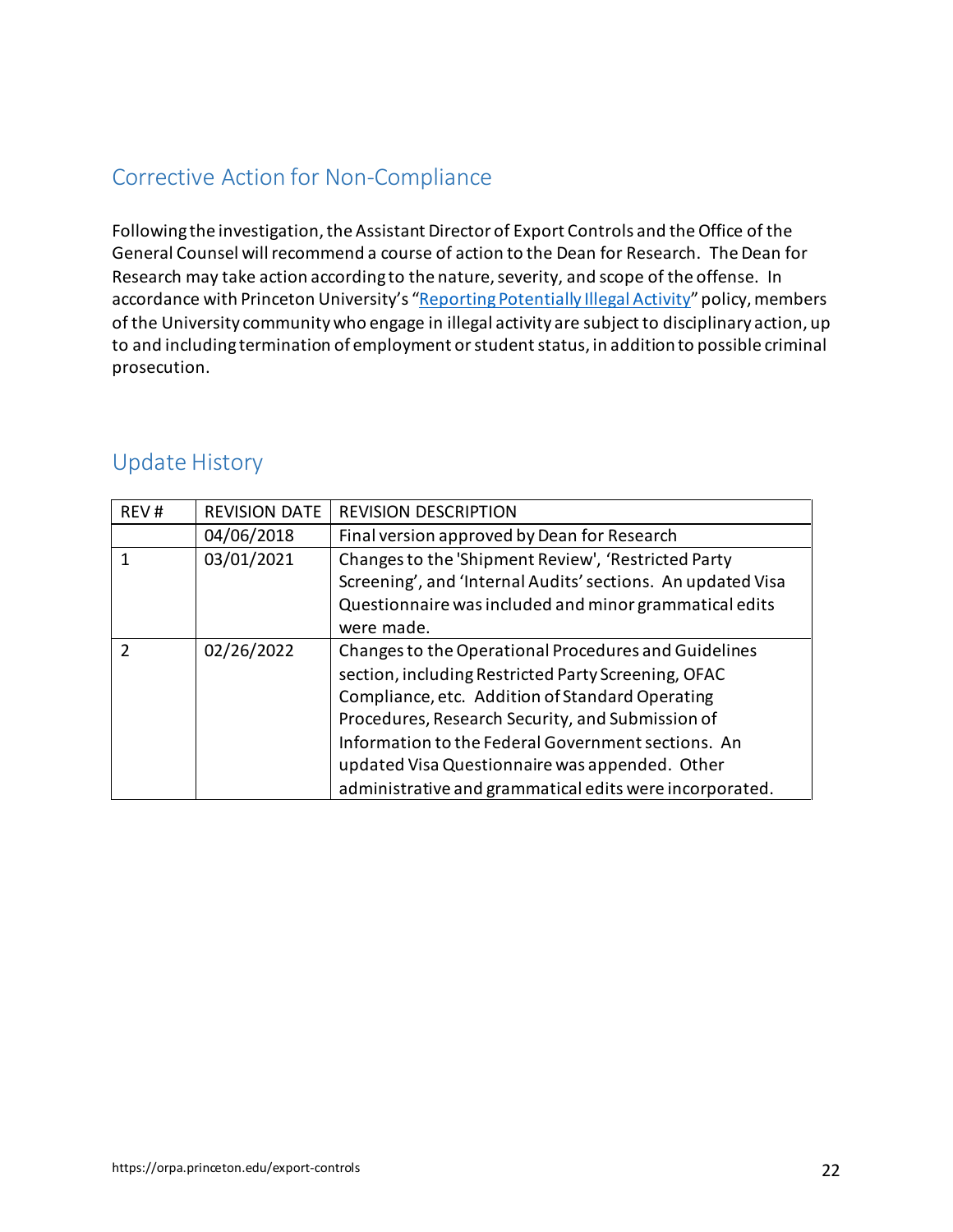## <span id="page-22-0"></span>Appendix:

#### VISA APPLICATION – EXPORT CONTROLS ATTESTATION TO BE COMPLETED BY THE VISA APPLICANT'S SUPERVISOR

| Name of Visa Applicant       |  |
|------------------------------|--|
| Supervisor                   |  |
| Department Contact           |  |
| <b>Requesting Department</b> |  |
| PUID#                        |  |

Effective February 20, 2011, the United States Customs and Immigration Service requires petitioners to certify whether an export license is required for foreign national applicants seeking a H-1B, H-1B1, L-1, and O-1A visas. US export laws prohibit the disclosure (including oral or visual disclosure) or transfer of controlled technical data to a foreign person, whether in the United States or abroad. Please complete the following checklist. If it's determined that an export license is required, the Office of Research and Project Administration will file the license application. **Please return this checklist to Export Controls at [exports@princeton.edu](mailto:exports@princeton.edu)**.

The respondent should complete this checklist based on current/anticipated activities to be conducted by the visa applicant. However, should changes to the applicant's responsibilities or work environment (to include use of export-controlled equipment) take place following submission of this Attestation, the respondent agrees to contact Export Controls so further evaluation can be conducted.

If you have questions regarding the checklist or the types of technologies that are export controlled, Export Controls can provide assistance. Please complete the form to the best of your ability and indicate that you require assistance and a meeting will be scheduled.

| If the person will work on a known sponsored project, please enter the PeopleSoft Award #, Funding Proposal        | Award #                       |
|--------------------------------------------------------------------------------------------------------------------|-------------------------------|
| number, or the Sponsor and P.I.'s name here:                                                                       |                               |
| NOTE: It is important to list ALL sponsored projects on which the individual is expected to work.                  |                               |
| Will the person participate in any research, testing or characterization service that is not intended for public   | $\Box$ Yes<br>$\Box$ No       |
| dissemination or that may be subject to sponsor publication restrictions or work on a project that is subject to a |                               |
| Technology Control Plan?                                                                                           |                               |
| Will any unpublished information or data (e.g., proprietary data provided by a research sponsor or                 | $\Box$ Yes<br>$\Box$ No       |
| collaborator), unpublished software source code, or any other information subject to an NDA be disclosed to        |                               |
| this person?                                                                                                       |                               |
| Will the person be exposed to equipment (or its components), technology, or materials (whether acquired for        | $\Box$ No<br>$\Box$ Yes       |
| research purposes or developed internally) that were specifically designed or developed for military or space      |                               |
| applications (e.g., night vision cameras, radar, spacecraft, ruggedized devices/materials, UAV systems, military   | $\Box$ I don't know - I nee   |
| micro circuit technology, military cryptographic systems, chemical or nuclear detection, toxins/pathogens, etc.)?  | assistance                    |
| Will the person have routine access to Federally-controlled facilities and/or Federally-controlled information     | $\Box$ Yes<br>$\Box$ No       |
| systems?                                                                                                           |                               |
| Will the person be exposed to encryption software source code, or otherwise involved in the design,                | $\Box$ Yes<br>$\square$ No    |
| development, compilation, or production of encryption software?                                                    |                               |
| Will the person be affiliated with any public or private organizations in other countries (e.g. as a student,      | $\Box$ Yes<br>$\Box$ No       |
| employee, or advisor to such international organizations) during the visa validity period in any matter that       |                               |
| pertains to the individual's job responsibilities at Princeton?                                                    |                               |
| Will the person need to understand how laboratory equipment, laboratory components, or High Performance            | $\Box$ Yes<br>$\Box$ No       |
| Computing (HPC) equipment is designed, manufactured, installed, refurbished OR repaired in the course of the       |                               |
| research or service?                                                                                               | I don't know-I nee<br>$\perp$ |
| If the person will require design, manufacture, installation, refurbishment OR repair information for such         |                               |
| equipment and/or any proprietary vendor data that is marked as "Export Controlled", please provide the             | assistance                    |
| manufacturer name and model number under Comments.                                                                 |                               |
| If you checked "Yes" or "I don't know" to any of the above, please provide additional information below:           |                               |
| Specific questions or comments:                                                                                    |                               |
|                                                                                                                    |                               |